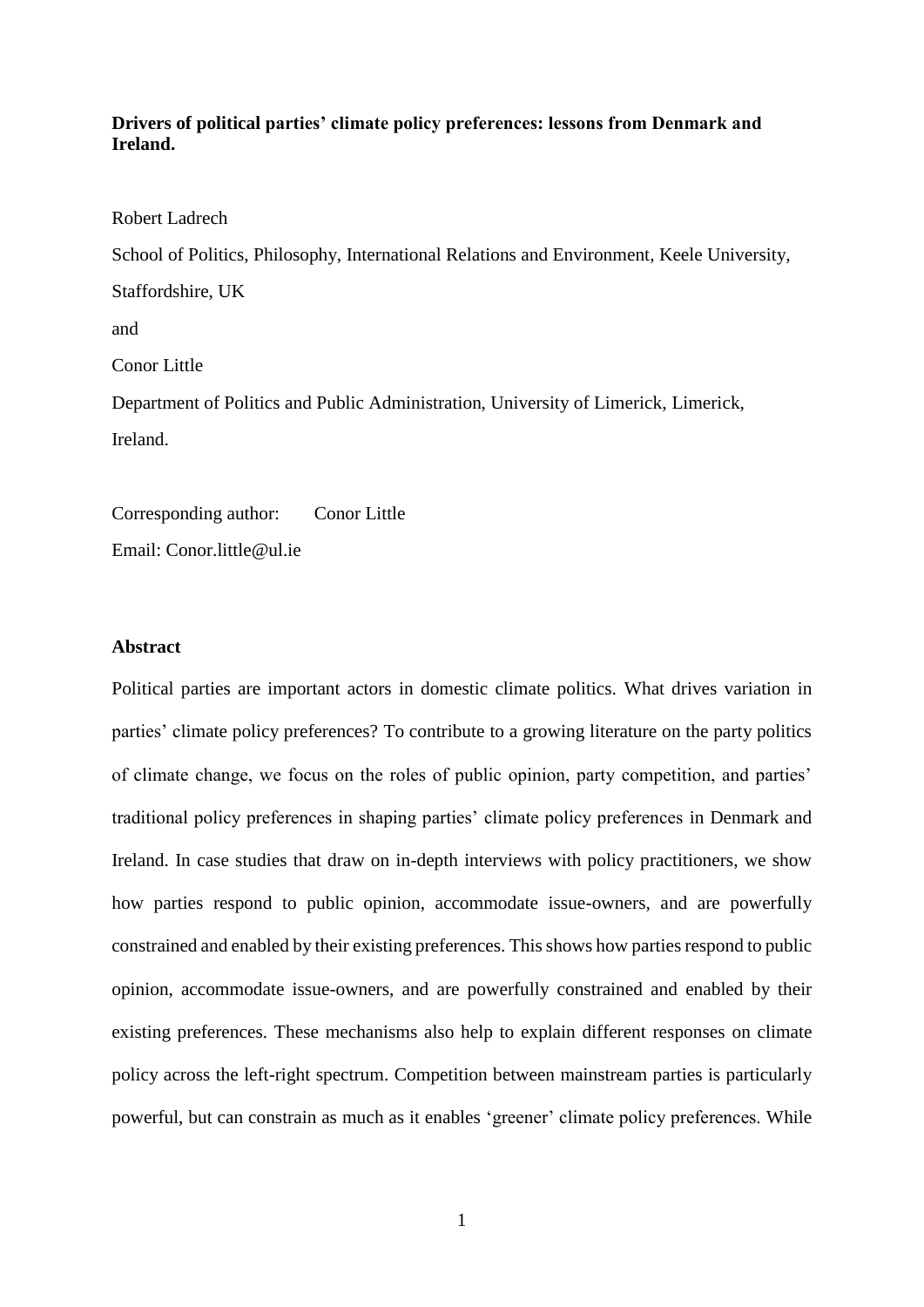climate change may be a distinctive problem, the party politics of climate change features similar incentives and constraints as other domains.

**Keywords:** climate policy, climate politics, political parties, Denmark, Ireland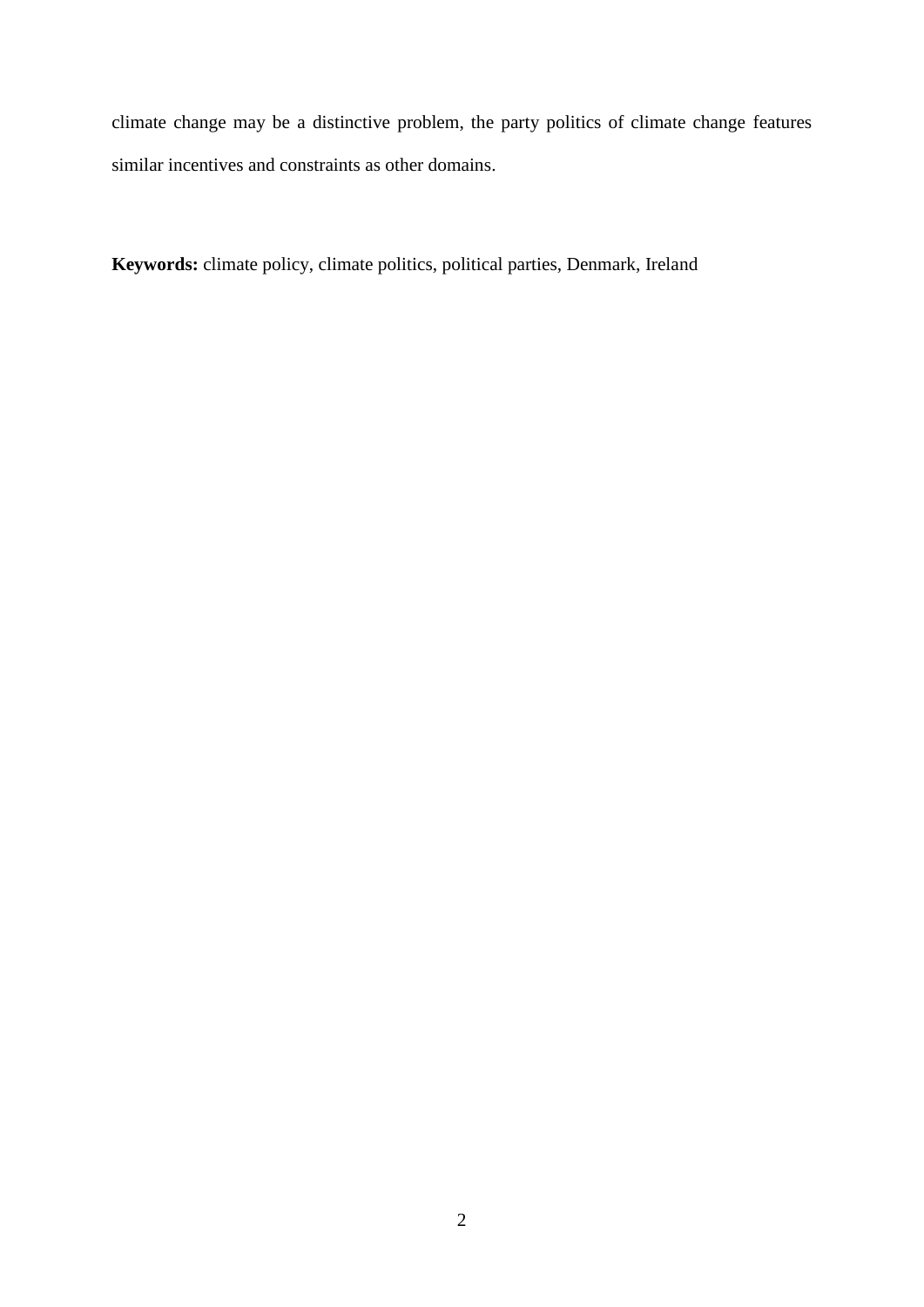Parties play an important role in structuring and channelling the politics of climate change (Båtstrand 2014, 2015, Marcinkiewicz and Tosun 2015, Carter *et al.* 2018, Farstad 2018). They influence public attitudes (Brulle *et al.* 2012, Guber 2013, Sohlberg 2016) and government policy outputs and outcomes (Jensen and Spoon 2011, Birchall 2014). Party polarization on climate change raises the stakes of political competition on climate policy; it influences threat perceptions and public behaviour, and it is generally understood to lead to greater climate policy delay and less effective, ambitious, or consistent climate policy (Christoff and Eckersley 2011, pp.442–443, Farstad 2016, p.35, Sohlberg 2016; see also Farstad 2019 – this volume).

What drives variation in parties' climate policy preferences? This study examines the party politics of climate change in Denmark and Ireland over the past two decades, focusing on the roles of public opinion on climate change, party competition, and intra-party factors, especially parties' other, pre-existing policy preferences. Further, it investigates their role in producing the relationship between left-right preferences and climate policy preferences that has been observed in several studies (e.g., De Blasio and Sorice 2013, Carter *et al.* 2018, p.736, Farstad 2018).

Using case study methods, including in-depth interviews with climate policy practitioners, it finds evidence that each of these three factors plays a role in parties' responses to climate change. Low public concern about climate change is viewed as a considerable constraint on the development of parties' climate policy preferences, while increased concern provides opportunities for parties to raise its salience and to take stronger climate policy positions. Electorally successful issue-owners provoke accommodative behaviour from other parties, especially those close to them in political space, while competition between larger parties on climate change seems to be a powerful driver of climate policy preferences, but not necessarily towards 'greener' preferences. Existing party policy preferences on traditional policy issues function as an important constraint on – and sometimes an enabler of – parties' climate policy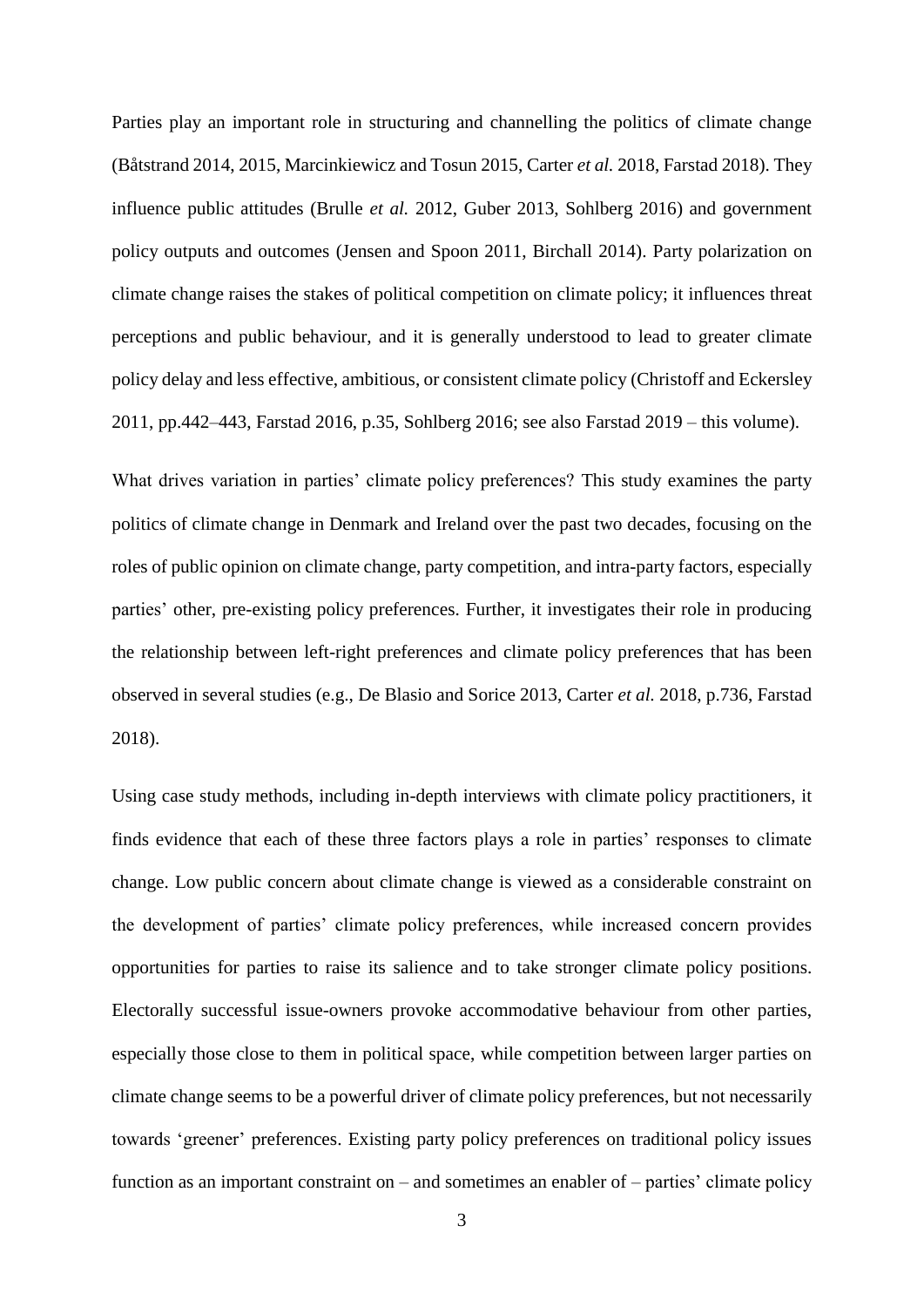preferences. They have had a particularly constraining effect on the preferences of right-ofcentre parties.

We proceed as follows. First, we clarify some key concepts and outlines theory and existing knowledge in relation to the three causal factors of interest. In the second section, we discuss case selection and other methodological choices, followed by two country studies and an analytical discussion. The study contributes to the growing evidence base concerning the determinants of party preferences on climate change and its findings regarding the roles of traditional party preferences may have implications for other 'new' issues. It highlights that, notwithstanding climate policy's distinctiveness, the drivers of party preferences on climate policy have much in common with party politics in other domains.

# **Drivers of parties' climate policy preferences**

A climate change mitigation policy is 'a human intervention to reduce the sources or enhance the sinks of greenhouse gases' (IPCC 2014, p.4); it plausibly encompasses 'anti-climate' policies too, which increase greenhouse gas (GHG) emissions or reduce GHG sinks (Compston and Bailey 2013). Climate policies include carbon pricing, framework climate legislation, national strategies, amongst many others.

Climate policy is a matter of environmental protection; in this respect, environmental policy is its 'parent' issue. However, not all environmental policies protect the climate: closing nuclear power stations, for example, protects aspects of the environment, but leads to increased GHG emissions in many contexts (Båtstrand 2014, p.933, Carter *et al.* 2018, p.734). Climate policies also encompass a wider set of subdomains than typical environmental policies. Thus, climate policy is both related to and distinct from environmental policy; this is also reflected in a recent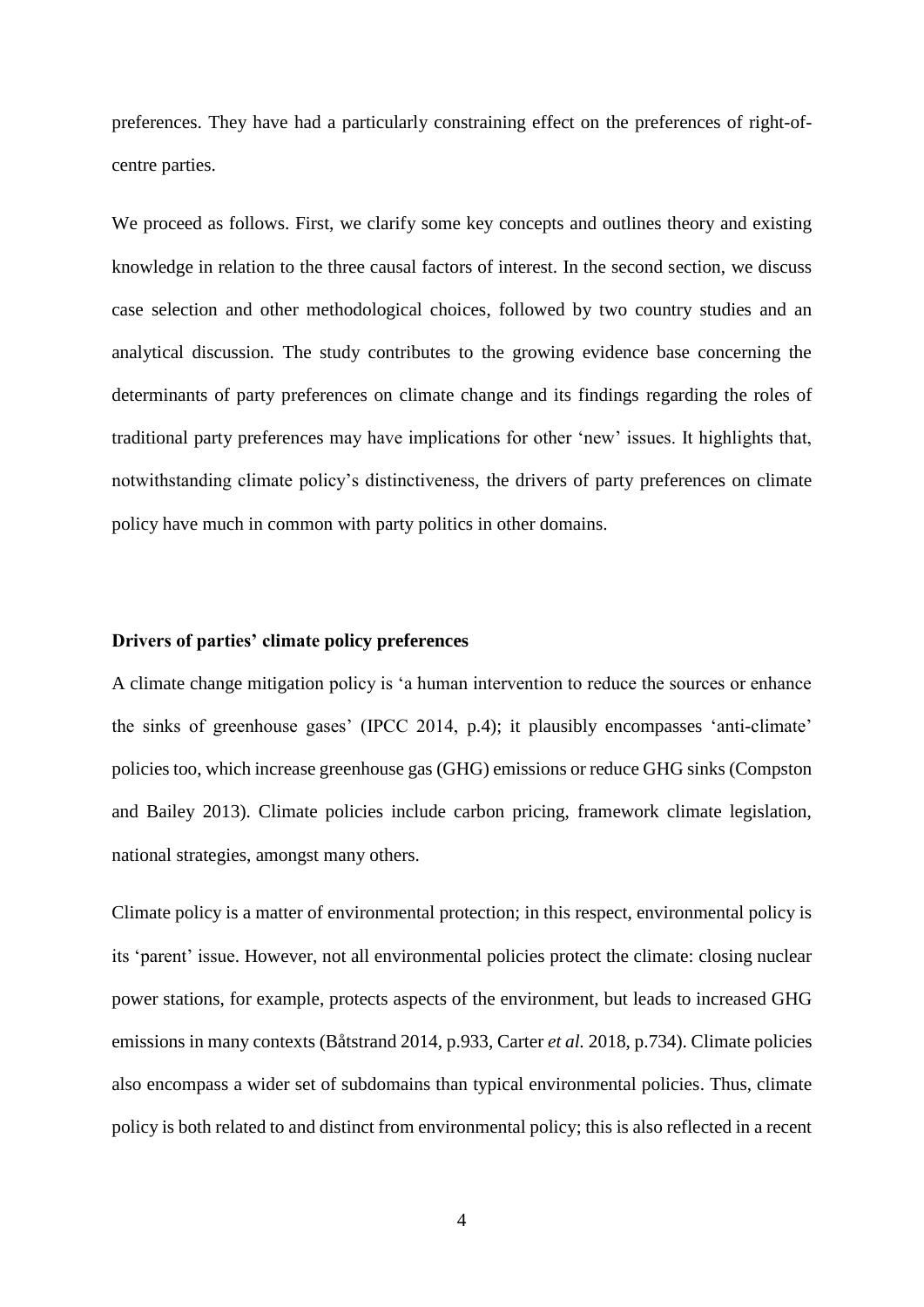comparison of various measures of parties' environmental and climate policy preferences (Carter *et al.* 2018, pp.737–739).

Parties' preferences vary, both in the emphasis they place on the climate policy (*salience*) and the *position(s)* that they adopt. In some contexts, increased salience goes hand-in-hand with the development of 'greener' positions on climate policy, but this is not always the case (cf. Carter and Jacobs 2014, Marcinkiewicz and Tosun 2015). Indeed, climate policy is often a positional, partisan issue (Farstad 2018, p.705); this further distinguishes it from environmental policy, which is often a valence issue. Differences in parties' positions contribute to polarization on climate policy<sup>1</sup>; parties also contribute to variation in the systemic salience of climate policy.

What drives variation in parties' climate policy preferences and, thus, system-level structures of climate politics? There is considerable evidence that climate policy preferences are associated with traditional left-right policy preferences on economic and social issues (De Blasio and Sorice 2013, Carter *et al.* 2018, p.736, Farstad 2018), albeit with some exceptions (e.g., Poland: Marcinkiewicz and Tosun 2015). This association is also present in the case of environmental policy (Rohrschneider 1993, Dalton 2009, Jensen and Spoon 2011, Tosun 2011, Carter 2013). However, further research is required to specify the mechanisms underpinning the relationship between climate policy and left-right preferences (Farstad 2016, pp.249–250). We propose that there are at least three routes through which these mechanisms might operate, and that these mechanisms also offer general explanations for the development of parties' climate policy preferences.

1

<sup>&</sup>lt;sup>1</sup> Polarization is understood here as positional differences between parties. The opposite of partisan polarization is consensus (Dalton 2008, p. 909).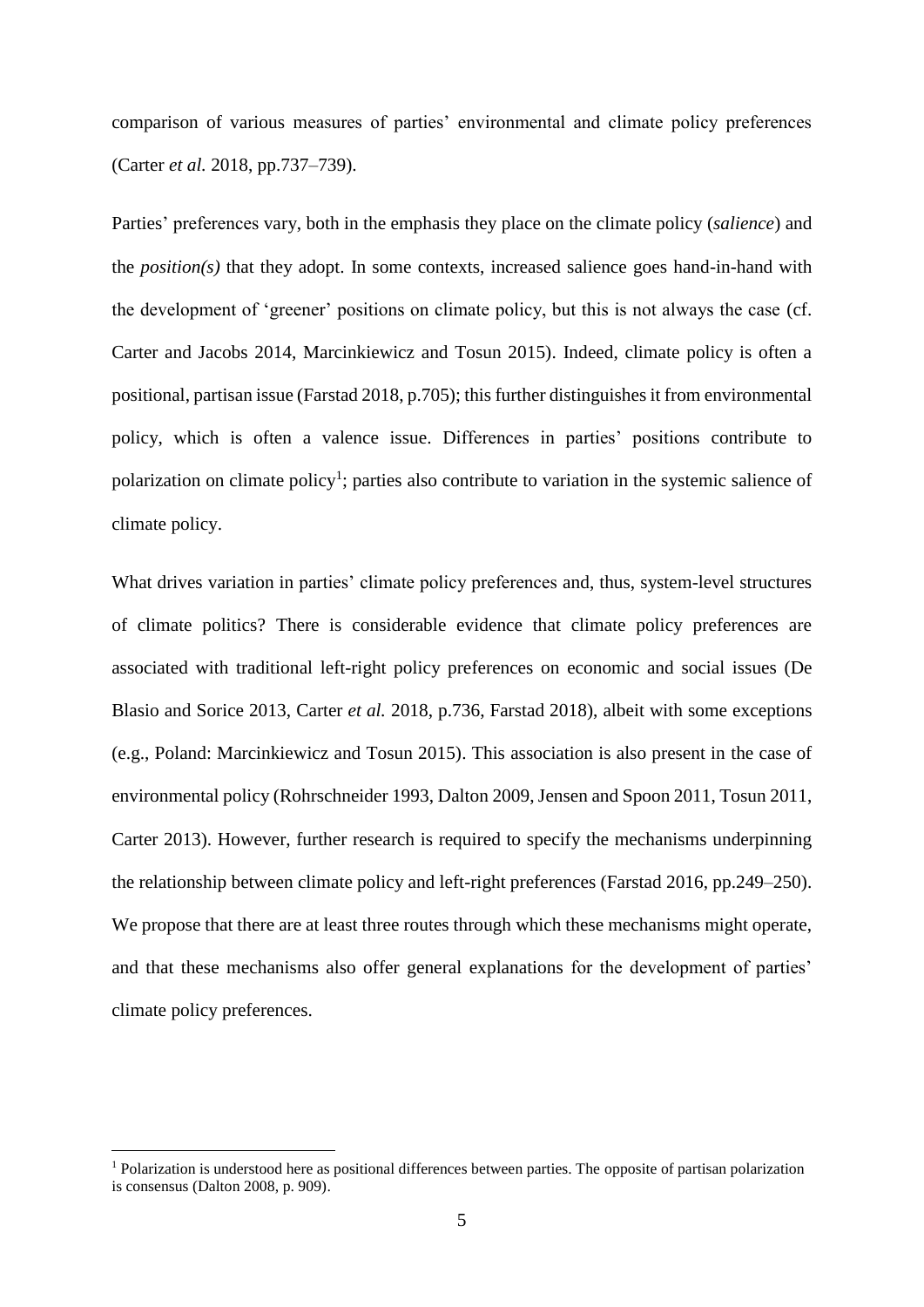First, parties seek votes and therefore *public opinion* can create an environment that is conducive to developing certain policy preferences (e.g., Klüver and Sagarzazu 2016). Carter and Jacobs' (2014) account of British climate politics in the 2000s highlights the significance of increased public concern about climate change for the development of the main parties' climate policy preferences. Spoon et al. (2014) find that parties emphasize environmental issues when public concern about those issues is high. Other suggestive evidence comes from the study of environmental policy in Denmark, where public concern about the environment has led to changes in government policy (Seeberg 2016).

However, public opinion on climate change is unevenly distributed among voters: right-ofcentre ideals are negatively associated with belief in human-induced climate change and climate policy support, while left-of-centre ideals are positively associated with these dispositions (Hornsey *et al.* 2016). Moreover, larger, mainstream parties may be better able to respond to shifting voter concerns (Wagner and Meyer 2014, Klüver and Sagarzazu 2016, p.396). However, our knowledge is limited about the role of public opinion in shaping parties' climate policy preferences (Marcinkiewicz and Tosun 2015, p.201) and in particular about the perceptions and motivations of party elites that produce them.

Second, in developing their climate policy preferences, parties must take into account the behaviour of other parties. Issue-owners are a potential source of *competition*, but findings on their role are contradictory. Spoon et al. (2014) find that the success of Green parties forces other parties, especially those that are ideologically proximate to them, to accommodate their environmental policies. However, Abou-Chadi (2016) finds that the stronger Green parties deter other parties from raising the salience of environmental policy. In either case – and as indicated by Spoon et al.'s (2014) findings – it is likely that competition from parties with strong preferences on climate change creates unequal incentives for parties of the left and right: Green parties are with few exceptions from the left-of-centre (Carter 2013), while some of the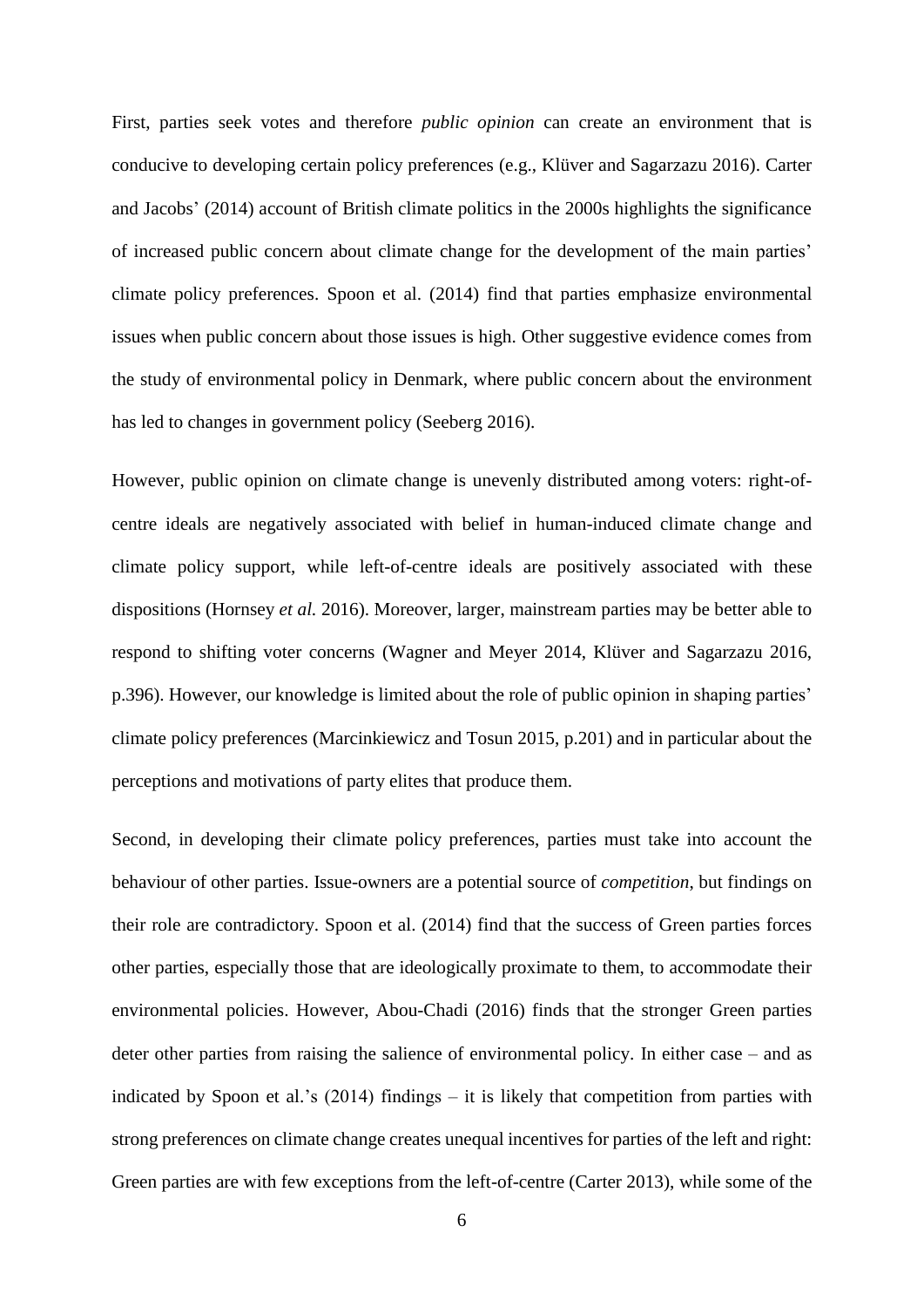parties that have been most sceptical of climate science and policies are of the far right (Gemenis *et al.* 2012, Båtstrand 2014).

Competition on climate policy may have a particularly strong effect when it comes from mainstream parties, although the evidence-base for this assumption is limited. The paradigmatic case of mainstream competition on climate policy is the UK's brief 'competitive consensus' in the mid-late 2000s, which illustrated the particular importance for a centre-left party of not being outflanked by its centre-right rival (Carter and Jacobs 2014).

Third, party preferences are proximately the product of *intra-party* factors and therefore we can expect preferences on a relatively new issue such as climate policy to be influenced by preferences on traditional issues (Meyer 2013). Broader preferences – on issues such as state intervention (e.g., public ownership, regulation, taxation), collectivism, changes to the policy status quo, and free markets – are often assumed to play a central role in explaining the relationship between left-right preferences and climate policy preferences (Båtstrand 2014, 2015, pp.540–542, Farstad 2018). This assumption is supported by some limited empirical evidence on left-right differences from Norwegian manifestos in 2009 (Båtstrand 2014) and from nine conservative parties, whose preferences are constrained by their support for fossil fuel-producing industries (Båtstrand 2015). However, intra-party politics is arguably among the least-well understood factors that shape parties' climate policy preferences.

#### **Case selection and data**

To examine the role of public opinion, party competition, and existing policy preferences in parties' climate policy responses, including their role in the relationship between left-right and climate policy preferences, we focus on Denmark and Ireland (see Andersen and Nielsen 2016, Little and Torney 2017 for reviews). We gather data on the period from the mid-1990s to 2016.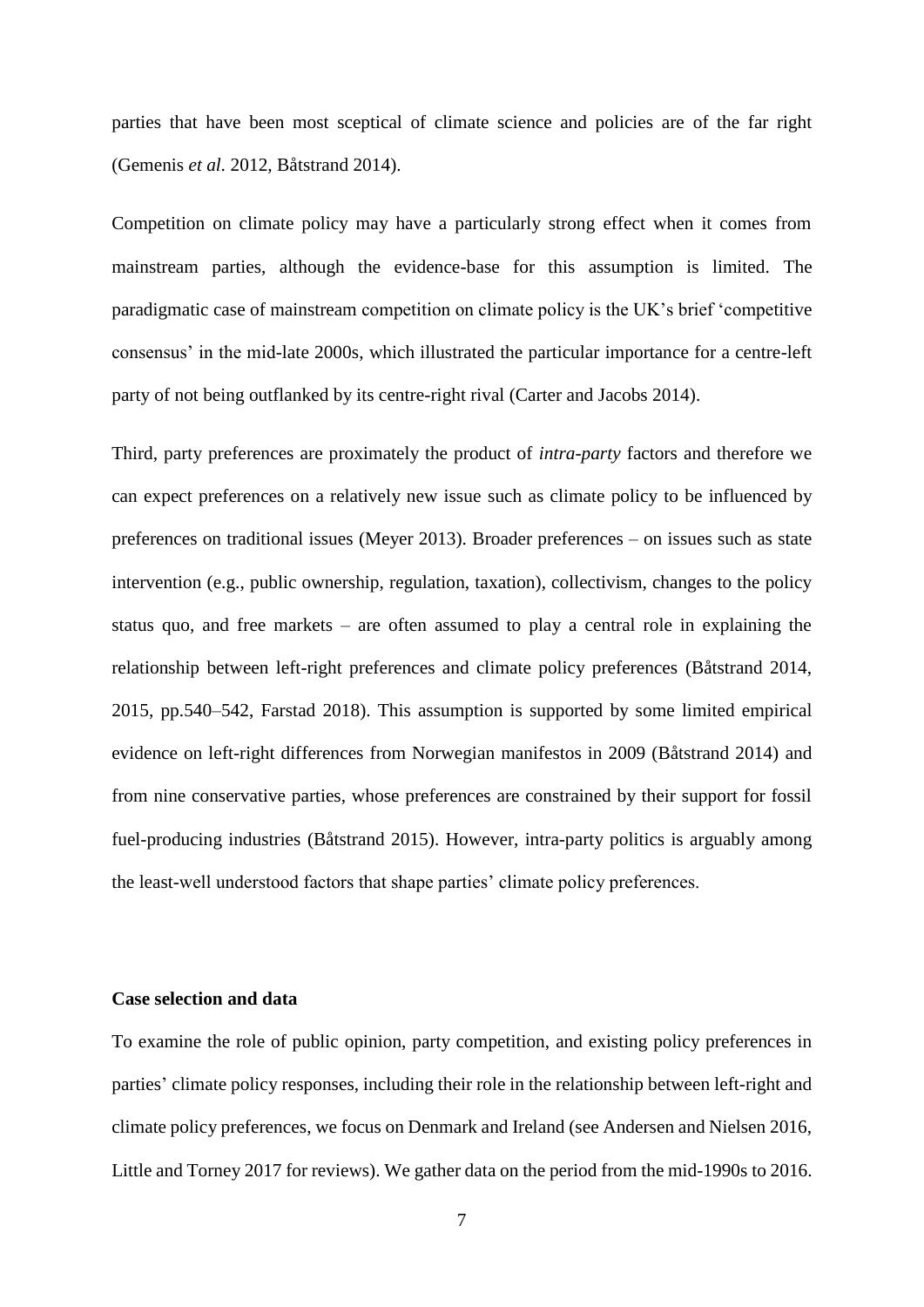This is long enough to observe individual parties over several election cycles, governmental configurations, and a variety of economic and international conditions.

During this period, Ireland's climate politics has been characterised by low salience and broad consensus (Little 2017a), while Denmark's has been characterised by greater salience and polarization. Denmark has also seen fluctuations in polarization driven by abrupt changes in climate policy preferences on the centre-right (Eikeland and Inderberg 2016, Seeberg 2016). Applying Dalton's (2008, p.906) Polarization Index (PI)<sup>2</sup> to parties' positions on two expertcoded climate policy items from 2009 and  $2014<sup>3</sup>$  supports the observation that parties are more polarized on climate policy in Denmark ( $PI = 3.7$  and 3.4 in 2009 and 2014, respectively) than in Ireland (2.9 and 3.2). It is also reflected over a longer period in Carter et al.'s (2018) manifesto-based data on climate policy positions for the two main parties in each country: in Denmark, the mean gap between the two main parties' positions from 1994 to 2015 was 2.3 times as large as in Ireland from 1997 to 2011.

Denmark and Ireland's general similarities have provided a basis for several comparative case studies of economic policies (e.g., Giavazzi and Pagano 1990, Kluth and Lynggaard 2013, Campbell and Hall 2015). They are also similar in ways that bear on parties' incentives and constraints in developing climate policy preferences. They are long-established parliamentary democracies with proportional representation electoral systems and few veto points; these systems and the parties in them are most likely to respond to the challenge of climate change mitigation (Christoff and Eckersley 2011, p.440, Lachapelle and Paterson 2013, p.549, Spoon

1

<sup>&</sup>lt;sup>2</sup> PI = SQRT{ $\sum$ (party vote share<sub>*i*</sub>)\*([party position<sub>*i*</sub> – party system average position]/5)<sup>2</sup>} where *i* is a party (Dalton 2008).

<sup>&</sup>lt;sup>3</sup> The data were collected for two Europe-wide Voter Advice Applications (Trechsel and Mair 2011, Garzia et al. 2017). Responses ranged from 'Strongly disagree' to 'Strongly agree' on the following statements: 'The promotion of public transport should be fostered through green taxes (e.g. road taxing)' and 'Renewable sources of energy (e.g. solar or wind energy) should be supported even if this means higher energy costs'. The Polarization Index values presented here are calculated using the aggregated values for these two items placed on a 0-10 scale.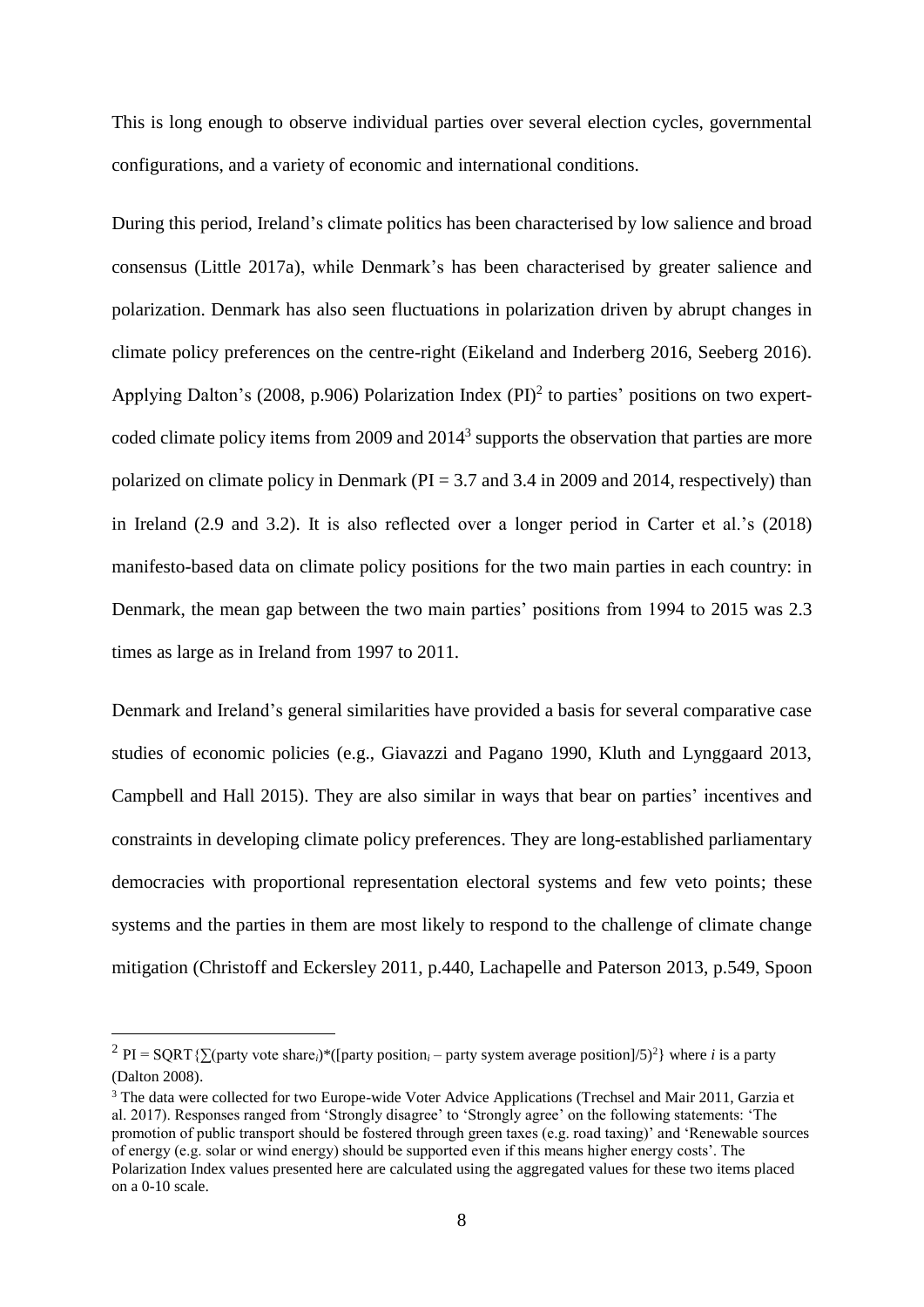*et al.* 2014). Both have been EU member states since 1973, accounting for an important set of supranational constraints and incentives for domestic climate policy actors.

In terms of problem-pressure, both countries have high per capita emissions but relatively low vulnerability to climate change impacts (e.g., Eckstein *et al.* 2017). They have open economies and both have large, export-oriented agriculture sectors, which account for significant proportions of their GHG emissions: typically more than 30% in Ireland and approximately 20% in Denmark. Nuclear energy has been off their respective political agendas for some time and both experienced a property market and banking crisis in the late 2000s, albeit only Ireland received a multilateral 'bailout' loan (Kluth and Lynggaard 2013, Campbell and Hall 2015).

Despite their similarities, Denmark and Ireland differ in some important respects for the purposes of this study. First, Denmark's party system is centred primarily on the left-right dimension, while Ireland's party system is structured by two centrist parties in which both the left and the far right are relatively underdeveloped. Applied to expert survey and manifesto data on left-right positions (Bakker *et al.* 2015, Volkens *et al.* 2017), Dalton's (2008) PI supports these observations, with consistently greater left-right polarization evident in Denmark than Ireland.<sup>4</sup> This has implications for both party competition and for the intra-party politics of climate policy in the context of existing policy commitments. Second, they differ in the ubiquity and strength of parties claiming issue ownership on climate policy, with implications for party competition. In Denmark, the Socialist People's Party, the Social Liberals, the Red-Green Alliance, the Conservative People's Party, and since 2013 the Alternative, have all laid claim to being 'green' (Kosiara-Pedersen and Little 2016), while in Ireland political environmentalism is represented by a small Green Party. Third, climate change has been the subject of relatively little public concern in Ireland, while public concern has been

1

<sup>4</sup> Denmark's party system is also more fragmented than Ireland's, but fragmentation appears to be unrelated to polarization (Dalton 2008, p. 908).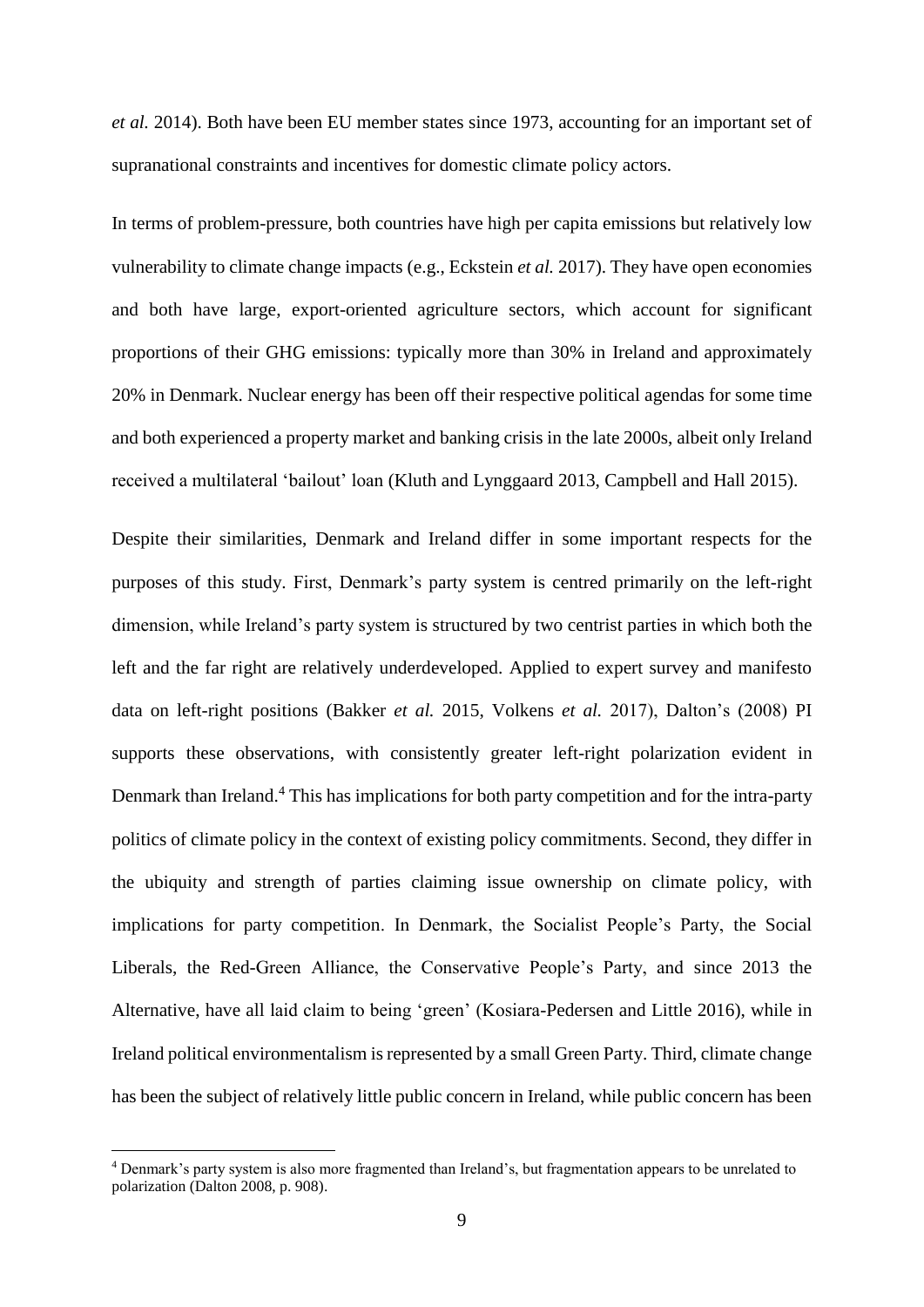greater in Denmark. Survey data show consistent gaps between the levels of concern in the two countries [\(](#page-29-0)

[<<< See 'Figure 1 new.jpg', submitted with manuscript>>>](#page-29-0)

#### **[Figure 1](#page-29-0)**).

As similar cases, Ireland and Denmark allow us to focus on the roles of this set of factors in driving party preferences and ultimately generating cross-national differences in system-level climate politics. Although the countries differ in the configuration of climate policy preferences in their party systems and are diverse in their values for key causal factors, they are both *typical* cases of the expected relationship between left-right polarization and climate policy polarization and as such they lend themselves to the examination of mechanisms that underpin the relationship between these factors (Seawright and Gerring 2008).

# *<<<Insert*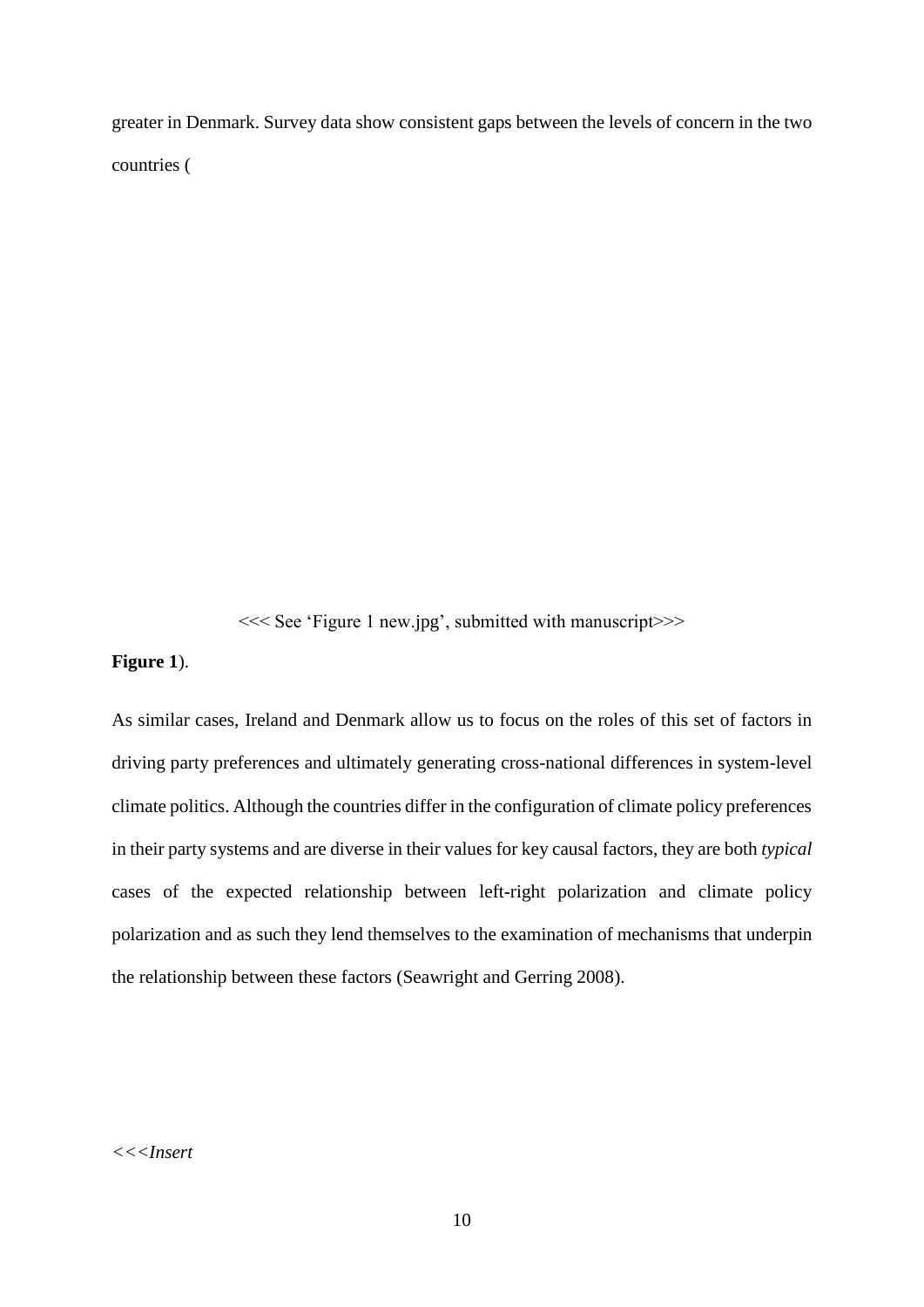[<<< See 'Figure 1 new.jpg', submitted with manuscript>>>](#page-29-0)

**[Figure 1](#page-29-0)** *about here>>>*

Case study methods and in-depth interviews are appropriate for examining the mechanisms of interest. They potentially provide access to key actors' motivations and perceptions, which are central to understanding their responses to the incentives and constraints of interest. They allow us to follow preferences amidst a shifting policy agenda, and to examine how the causal factors of interest – which are potentially complementary and may interact – act in conjunction with one another.

We draw on a range of case study materials and the accounts of 22 individuals whom we interviewed between 2013 and 2016 [\(Table 1\)](#page-30-0). Interviewees were selected because of their knowledge of individual parties (e.g., as elected representatives or advisers to ministers) or because of their knowledge of multiple parties on the climate policy issue (e.g., as representatives of NGOs or interest groups who lobbied the parties). The interviews focussed on the themes of office-, policy-, and vote-seeking incentives, and had a particular focus on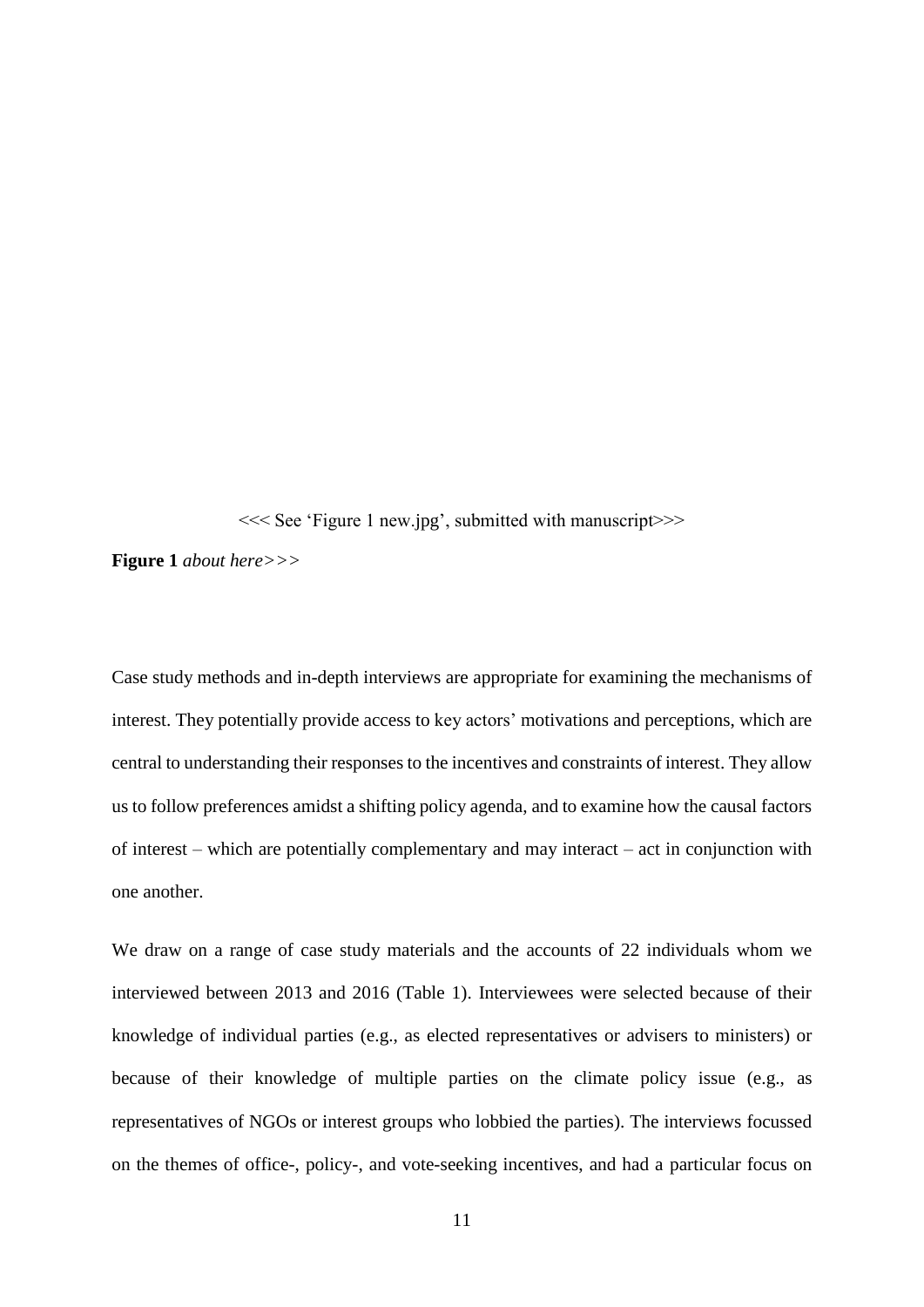gathering information about the internal party politics of climate policy development. They were conducted on a non-attribution basis and were not recorded. Relative to the overall period of interest, the interview data were collected during a short period, so the information from these sources is biased towards the ten years immediately prior to the interviews. This imbalance is partly offset by the publication, after the passage of time, of scholarly and journalistic accounts of the earlier part of the period of interest.

*<<<Insert [Table 1](#page-30-0) about here>>>*

# **Case studies**

#### *Denmark, 1997-2016*

Danish climate politics has typically been characterised by left-of-centre parties asserting issue ownership of climate policy and centre-right parties adopting a minimally accommodative policy stance (Interviews 16, 17, 21). This structure of partisan preferences has persisted, with the exception of the late-2000s when the centre-right aimed to outdo the left bloc on climate policy (Carter *et al.* 2018, pp.735–736). It consists less of a conflict over the need for climate policy than over the prominence of state involvement as well as the degree of international climate leadership Denmark should provide. These partisan differences have developed in spite of an underlying consensus on energy security, including leadership on renewable energy technologies and energy efficiency, which was forged in response to the Oil Crises of the 1970s and renewed in the development of subsequent policies, such as Energy 2000 (1990) (Andersen and Nielsen 2016, p.94, Eikeland and Inderberg 2016, p.166).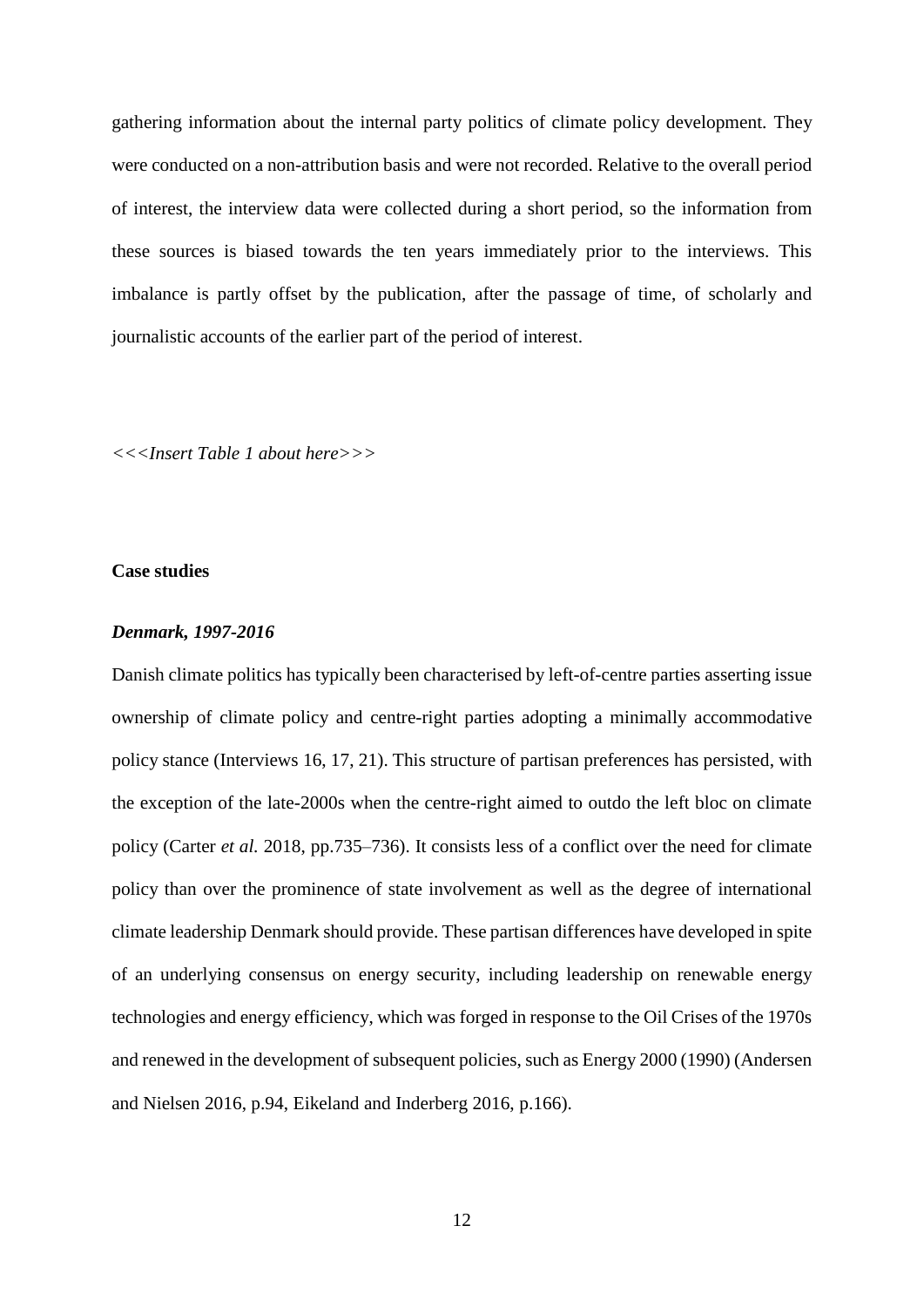Although climate change has not been a top policy area for public concern or party competition, it is considered part of the next tier of public attention, after health, jobs, and immigration (Kosiara-Pedersen 2008, Kosiara-Pedersen and Little 2016; Interview 16). Party attachment to climate policy is a party identity factor on the left and therefore parties on the left are expected to have more ambitious climate policy than parties on the right, even though traditional issues lead their campaigns. In addition to high public concern and the variety of potential issueowners, environmental NGOs have been active (Binderkrantz 2015, p.126, Andersen and Nielsen 2016, p.84), even providing the Social Liberal (SL) Minister for Climate and Energy from 2011 to 2015. Elements of Danish industry support ambitious Danish climate and energy policy, while traditional sectors such as agriculture have sided with the centre-right's less ambitious approach (Interviews 20, 22).

The Social Democrats' (SD) 'climate' identity was driven in part by activism of former party leader Svend Auken on the left of the party in the 1990s (Interviews 14-19) and was substantiated by government policies, including the adoption of an ambitious target for the first Kyoto commitment period. Under Prime Minister Poul Nyrup Rasmussen (SD) in 1993, the Environment and Energy ministries were merged, with Auken appointed its first minister; the integration of these two ministries 'created a synergy between the two policy fields which often have contradictory policy goals' (Dyrhauge 2017, p.91). Together with SL, the Nyrup Rasmussen government consolidated Denmark's position as a climate leader. While in opposition from 2001 to 2011, the parties of the centre-left, including the SLs, continued to maintain pressure on the Venstre-led government (Seeberg 2016). Following significant gains at the 2007 national election (+12 of the *Folketing*'s 179 seats), the Socialist People's Party (SPP) signalled that it was ready to become a 'party of government', and together with SD developed a policy platform for the 2011 election in which climate and energy policy featured prominently (Interview 16). They aimed to outdo the government, including on its energy,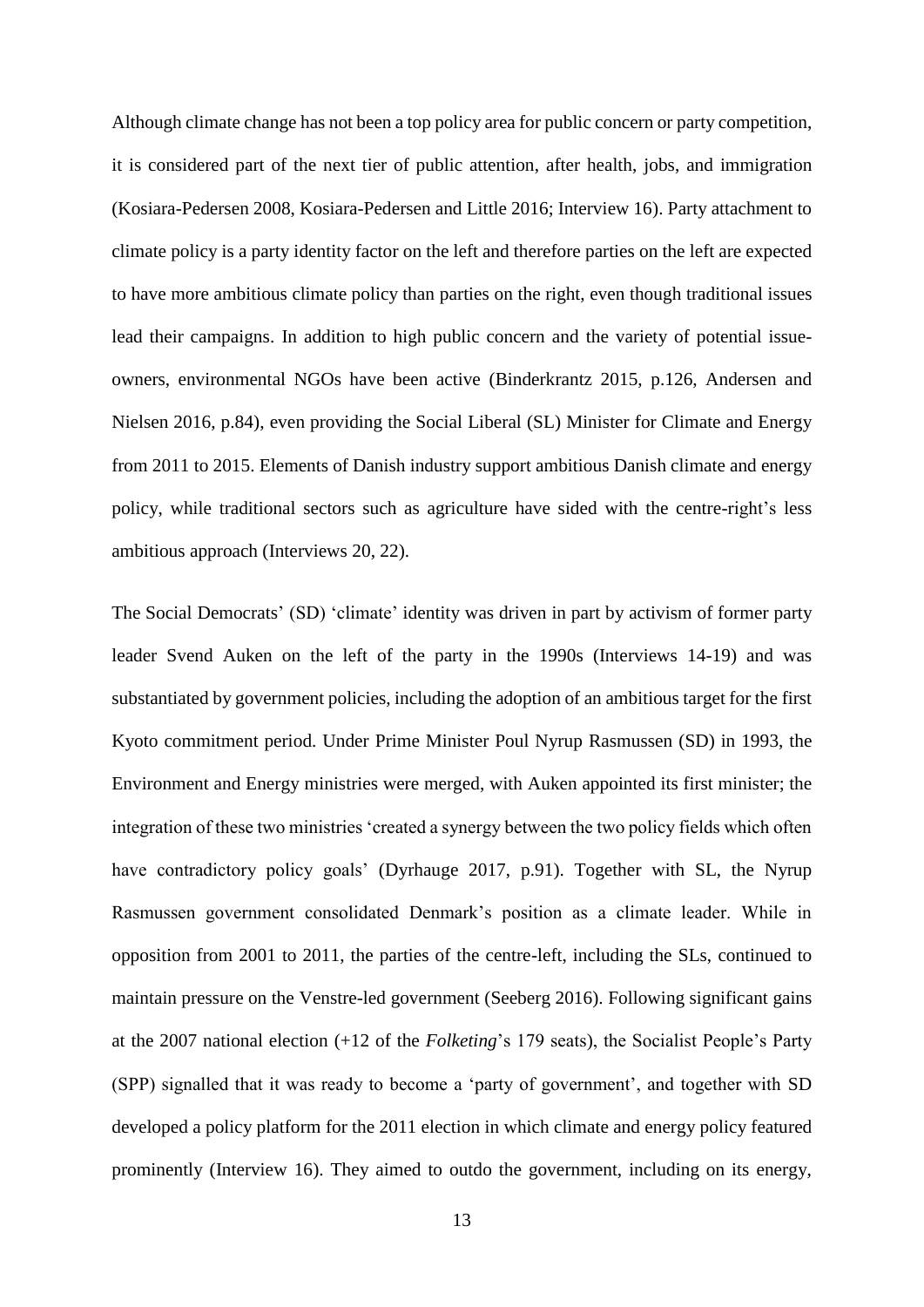transport, taxation and 'green growth' policies, leading not only to increased salience, but also refusal to support some government policies on the grounds of insufficient ambition (Laub 2012). While transitory, this competitive dynamic between the two main parties on climate policy was a powerful driver of party preferences (Seeberg 2016, Carter *et al.* 2018). The bargaining position of the SPP vis-à-vis SD, enhanced by its increased seat share, consolidated an ambitious climate policy position for the centre-left bloc.

Under Anders Fogh Rasmussen from 1998 and in government with the Conservative People's Party (CPP) from 2001 the centre-right Venstre prioritised industrial and agricultural interests and its climate policy was fitted into a neo-liberal framework; that is, the party promoted market-led developments rather than state-spending initiatives. In its first years in power, it highlighted conflict between climate policy and economic policy and its position entailed cutbacks on renewable energy projects, a retreat from leadership in the EU, and the appointment of the controversial Bjørn Lomborg to the new Environmental Assessment Institute (Andersen and Nielsen 2016, Eikeland and Inderberg 2016, Seeberg 2016). Fogh Rasmussen himself did not rank climate change as a priority issue, despite advice from his coalition partner to do so; he admitted as much at a 2008 party conference (Interview 14, 18).

Venstre changed orientation in the mid-2000s while in government, heralding a period of renewed convergence and higher-salience competition on climate policy between left and right. The high level of activity globally on climate policy influenced domestic politics and this period of salience was extended by the prospect of Denmark hosting the UN Climate Change Conference in 2009. Intra-bloc dynamics of party competition help explain this shift: the junior coalition partner (the CPP) maintained and slightly expanded its number of parliamentary seats at the 2005 election and kept them in 2007, whereas Venstre had lost seats in 2005 and 2007. These changes altered the weight of the CPP within the government coalition – where its party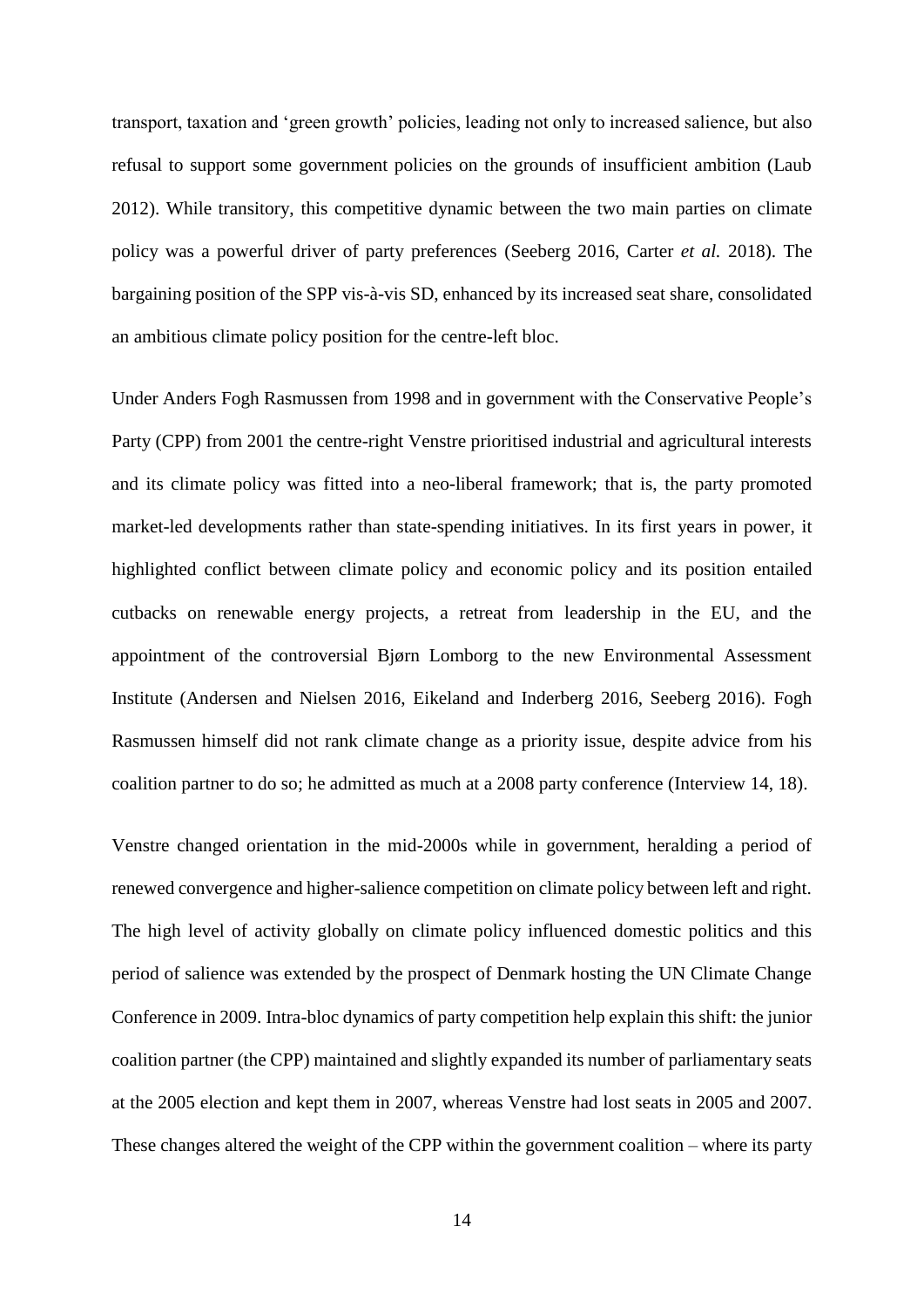leader had continuously argued for a stronger climate policy (Interview 14), and thereby influenced government policy in a more active direction. Fogh Rasmussen appointed the popular Connie Hedegaard (CPP) as Environment Minister and established the environment as a 'top-five' priority; this was followed by the launch of a new energy policy in January 2007 with broad political support, the establishment of a Ministry for Climate Change and Energy, and an energy policy agreement in 2008 (Andersen and Nielsen 2016, p.86, Eikeland and Inderberg 2016, Seeberg 2016, p.193). Developing Denmark's export potential was a major plank in Hedegaard's strategy and the about-turn in Venstre's position was justified by Fogh Rasmussen as enhancing energy security. In addition, significant sections of Danish industry and local (including municipal and private) interests had applied pressure to return to supporting renewable and decentralised sources of energy; these interests had in turn been created by earlier energy policies (Interview 15; Eikeland and Inderberg 2016).

From 2011 to 2015, the centre-left coalition maintained much of its climate policy ambition in government. Nonetheless, in straitened economic conditions, the SD finance minister presented the most significant intra-party obstacle to more ambitious policy, weighing short-term financial costs against longer-term investments (Interview 17) and the government reduced green taxes in an effort to increase economic growth (Andersen and Nielsen 2016, p.92). Climate change was recognised as an issue 'owned' by the government parties, but the coalition also recognised that more traditional issues commanded the public's attention (Interview 16). Anticipating a departure from government after the 2015 election, the left focused its efforts on passing framework climate legislation (Interview 19).

Venstre's trajectory under Lars Løkke Rasmussen (from August 2009) was marked by retrenchment on climate policy and the prioritization of cost-cutting as a response to the economic crisis, leading to the re-establishment of clear differences between the parties. Both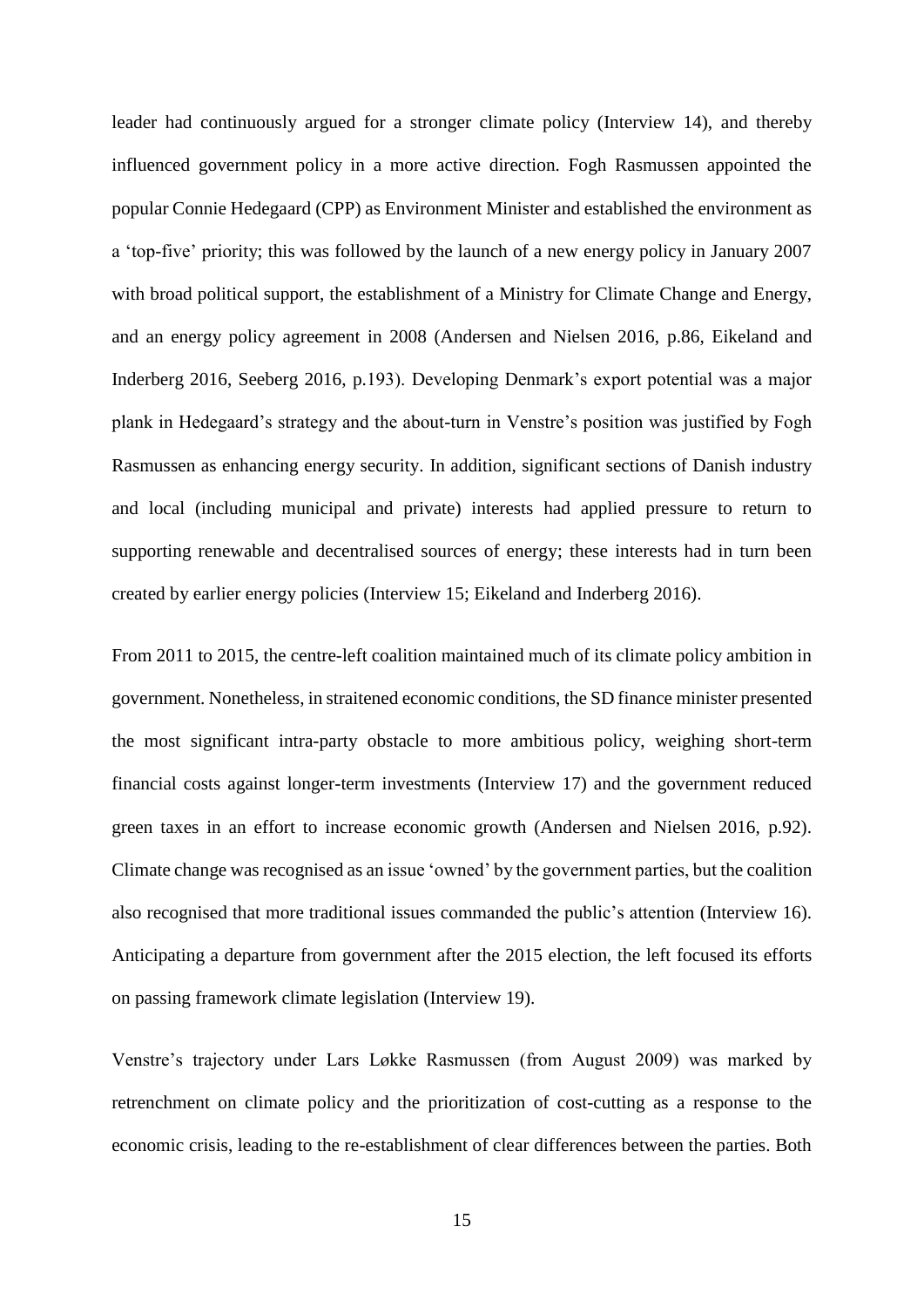Fogh Rasmussen and Hedegaard had departed Danish politics in 2009 for NATO and the European Commission, respectively, thereby removing the two main climate leaders of the late 2000s from the centre-right. While Venstre entered into an agreement with the government on energy policy in 2012, it resisted elements of the government's climate and energy plan during its formulation, and of the right-of-centre parties only the CPP supported proposed framework climate legislation in 2014 (Kosiara-Pedersen and Little 2016, p.558; Interview 18). Venstre maintained that sufficient progress had been made on climate policy to focus elsewhere, a position also supported by the agricultural lobby but not by the peak industry association (Interviews 20-22). When Venstre returned to office in 2015, it pursued a decidedly less ambitious climate and energy policy (Burck *et al.* 2017, p.19). The turnaround by Venstre is explained not only by the departure of Fogh Rasmussen and Hedegaard, but also by the electoral decline of the CPP, which suffered a significant loss of seats in the 2015 national election (-10), thereby easing the pressure on Venstre to maintain an ambitious climate mitigation policy. Venstre therefore depended all the more on parliamentary support from the Danish People's Party (DPP), which was unenthusiastic about climate policy and more attuned to agricultural interests.

# *Ireland, 1997-2016*

Ireland's climate politics has been characterised by indistinct party preferences, especially between FF and FG (Interviews 2, 4, 7). The climate policy agenda has tended to focus on energy, on which there has been an absence of significant differences (Interview 8), and on agriculture, where a strong consensus has developed. This mainstream consensus was complemented by the absence of organised scepticism about climate science (Wagner and Payne 2017, p.23). Low public concern with climate change has led to perceptions among party elites that climate policy has very low electoral value, with one partial and brief exception in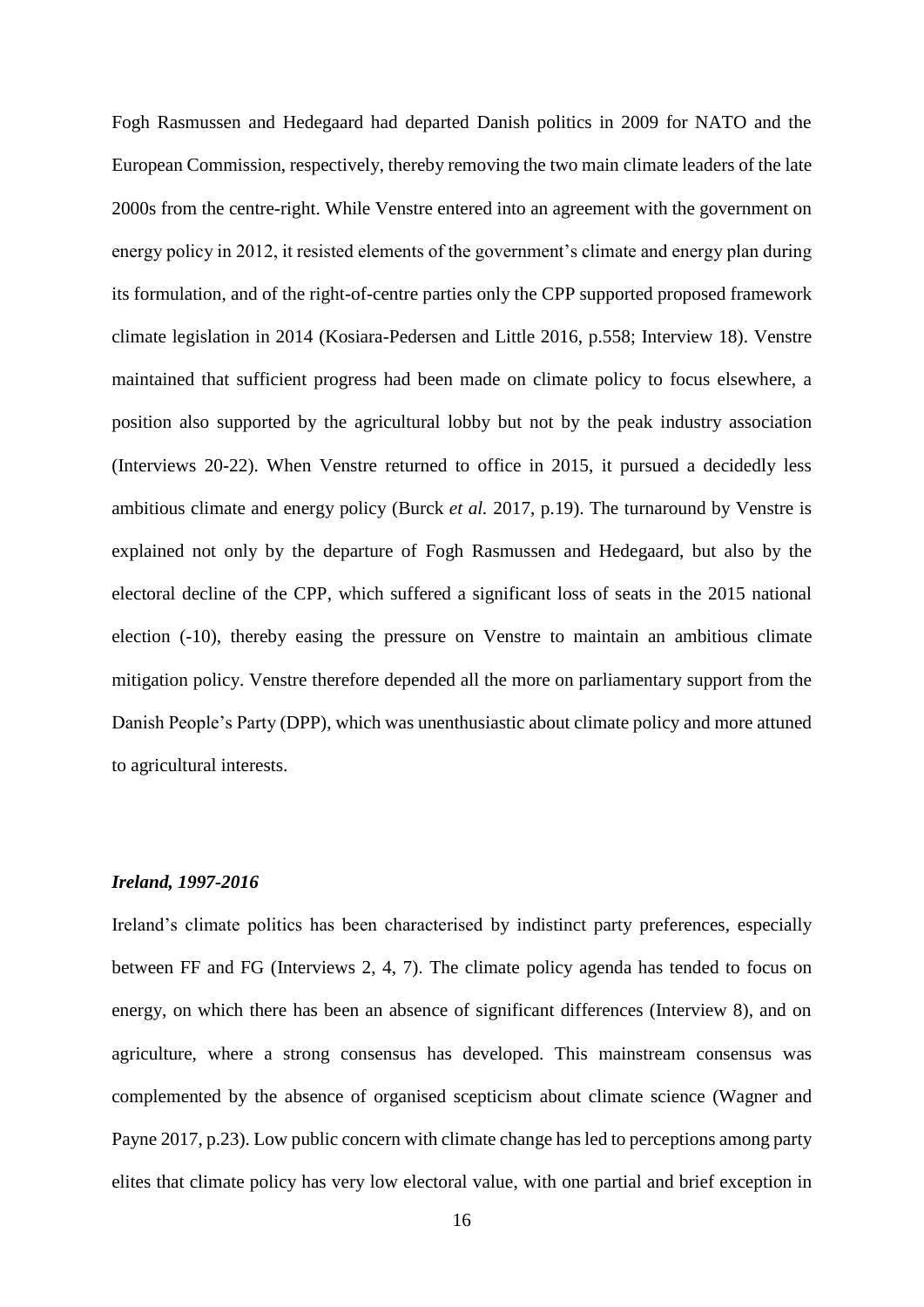2006-2007 (Interviews 4, 5, 7, 8, 9, 12). Further, environmental NGOs have been weak (Interviews 6, 10). Arguments concerning competitiveness have regularly been used to counter climate policy proposals, such as a carbon tax and quantitative GHG emissions targets (e.g., Coghlan 2007, Interview 4, 11). Ireland's small size and irrelevance to the global problem of climate change is a theme that politicians across Fianna Fáil (FF), Fine Gael (FG), and Labour have aired at times (Interviews 5, 9).

There was some low-salience competition on environmental policy at the 1997 election, but without a particular focus on climate change. FF government minister Noel Dempsey initiated a period of policy entrepreneurship and the government adopted a modest but higher-thanexpected target for the first Kyoto commitment period. This episode ended in 2004 with a failure to change FF's position on the key issue of a carbon tax in the face of blocking coalitions between intra-party actors, ministries, the junior coalition partner (the small, economically liberal Progressive Democrats), and interest groups (Coghlan 2007, pp.138–140, Cunningham 2008, pp.97–103, pp.146-151; Interviews 2, 5, 6, 8). Energy security concerns led the government to reject converting to gas Ireland's coal-burning power station at Moneypoint and to justify continued subsidisation of peat-burning for electricity generation (Forfás 2006, Cunningham 2008).

For a period of approximately nine months ahead of the May 2007 general election, the FF leadership sought to put climate change and the environment higher on its agenda, albeit this was not matched by positional changes on key issues such as carbon taxation or their plan to rely heavily on the purchase of carbon credits to meet Kyoto targets. There were at least three motivations for raising the salience of climate policy: competition with the Greens, who were expected to perform strongly in 2007; public opinion (see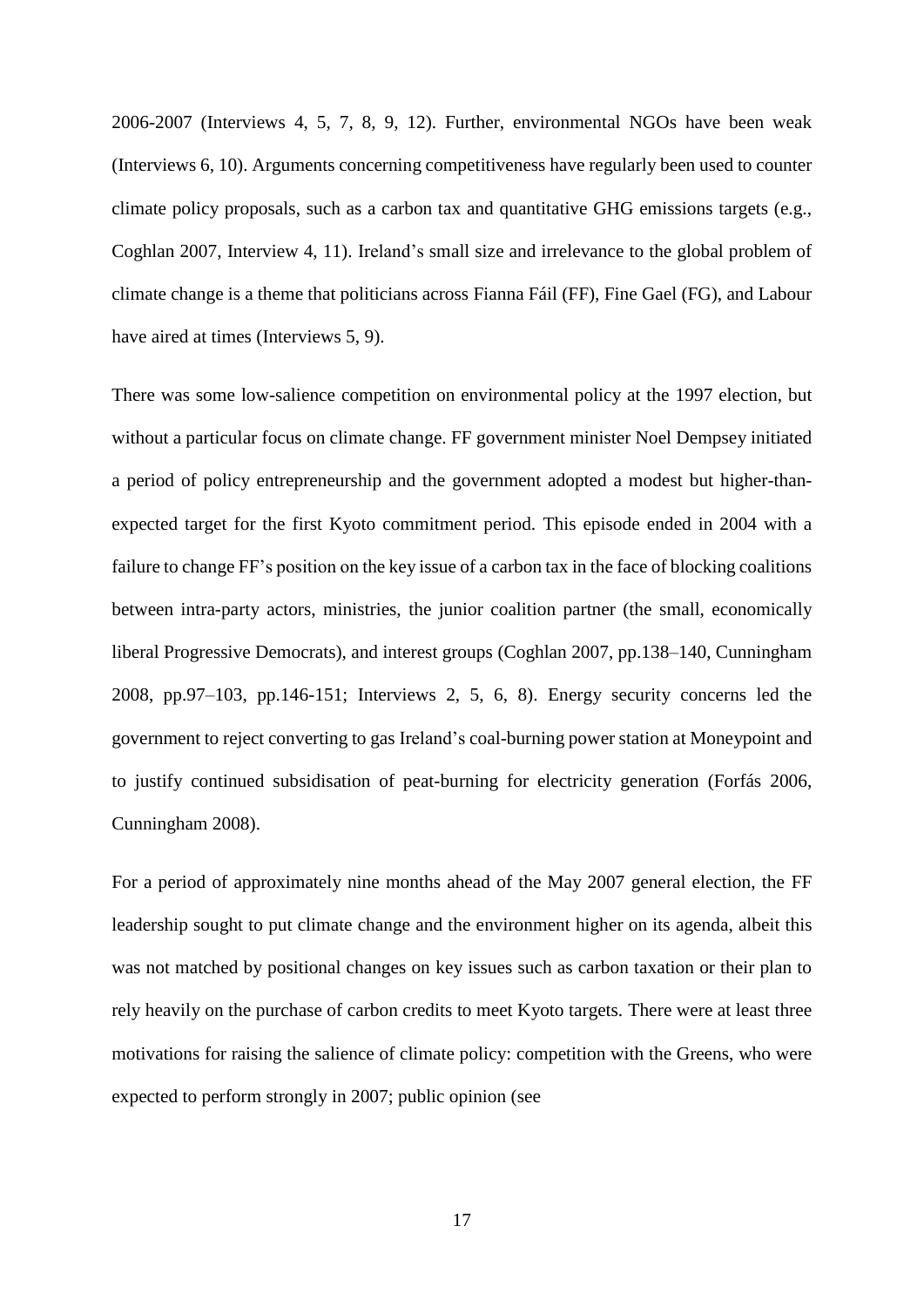[<<< See 'Figure 1 new.jpg', submitted with manuscript>>>](#page-29-0)

[Figure 1](#page-29-0)), especially in key constituencies; and coalitional considerations, including increasing perceived compatibility with the Greens (Interview 5). Relatively high public concern was also recognised by candidates across several of the smaller, Dublin-centred parties who came to see it as a 'vote winner' (Interviews 2, 10, 11; Cunningham 2008, p.106). When FF and the PDs entered government with the Greens in 2007, they effectively delegated aspects of climate policy to them (Interview 6). However, they also delayed the implementation of some important measures such as a carbon tax until it became necessary for revenue-raising reasons during the economic crisis. Their reluctance was at least partly due to the public's low willingness to pay the proposed tax (Cunningham 2008, p.317; European Commission 2018: Special EB 300 and 322).

In opposition, FG did not make comparable efforts to emphasise climate policy. Internal policy entrepreneurship by Simon Coveney up to 2007 failed to convince the party of the merits of a carbon tax (Interviews 5, 6, 7). Although FG faced some of the same electoral incentives as FF, they had fewer reasons to improve their compatibility with the Greens, given the smaller party's clear preference for a FG-led coalition (Interviews 3, 5, 8). Labour also opposed a carbon tax due to concerns about costs for commuters and fuel poverty (Interview 11). With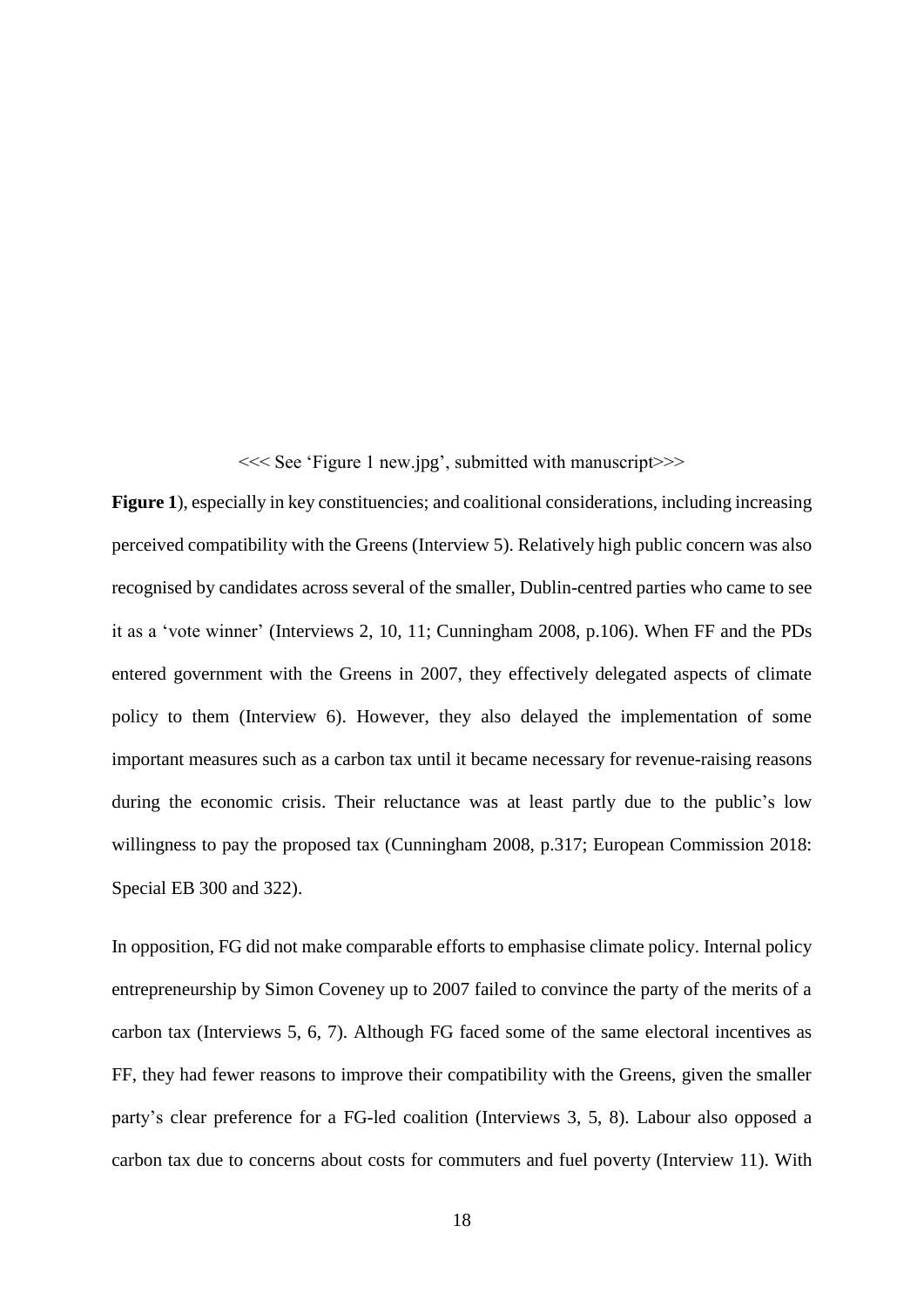the Green Party's entry into government in 2007, Labour quickly sought to increase its focus on climate policy as a means of criticising the government while competing with its small but significant rival for middle-class votes, and driven by policy entrepreneurship of individuals such as its energy spokesperson Liz McManus (Little 2017a).

From mid-2008, economic crisis sent climate policy tumbling down the public and political agendas [\(](#page-29-0)

[<<< See 'Figure 1 new.jpg', submitted with manuscript>>>](#page-29-0)

**[Figure 1](#page-29-0)**). The 2011 FF manifesto, published shortly after Ireland entered a multi-lateral 'bailout' programme, focused exclusively on jobs, growth and competitiveness, as did the FG agenda in government thereafter (Interview 5). Both main parties opposed the inclusion of binding GHG emissions targets in a new framework climate law (enacted in 2015) and important elements of climate policy were de-prioritized during the crisis (Little 2017b). In government, FG not only opposed unilateral targets for Ireland, but also effectively disowned its EU emissions targets for 2020, blaming Ireland's failure to meet them on the unrealistic ambition of the previous government and reduced investment during the crisis. With no Green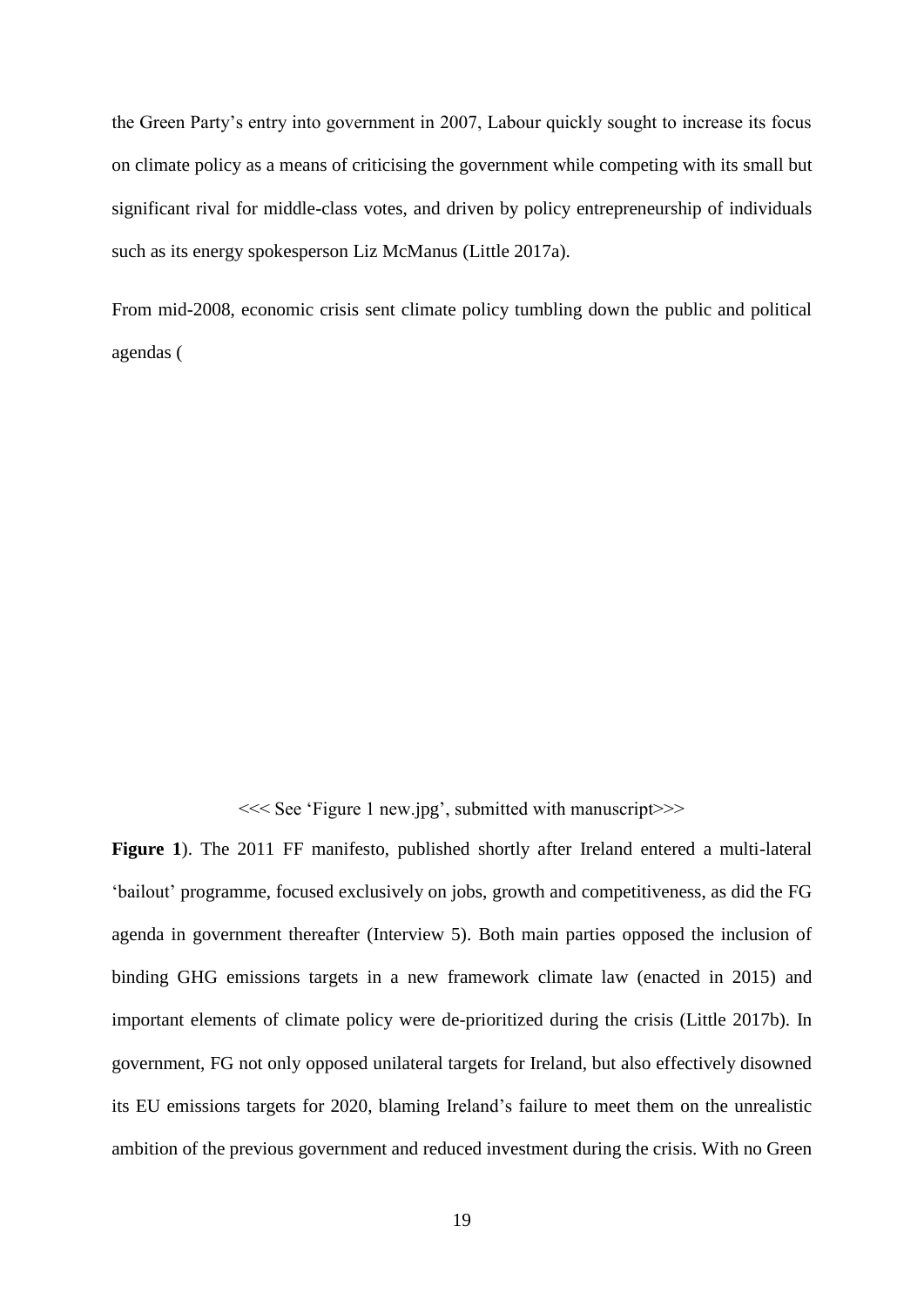Party representation in parliament from 2011 to 2016, the junior coalition partner (Labour) helped to keep the issue of climate change on the political agenda (Interviews 9, 11).

The crisis increased the importance of economic sectors that could contribute to export-led growth and coincided with the strengthening and development of the cross-party consensus on agriculture, buttressed by industry-led national strategies for the sector. Although climate change was of particularly low salience among farmers in the 2000s, this changed in the 2010s (Interview 12), beginning with the activation of an IFA campaign against the Green Party's Climate Bill, which led to FF candidates fearing being 'outflanked' by FG on agriculture in rural constituencies (Interview 3). While in 2000, the FF-led government could envisage 'livestock reductions' as part of the first *National Climate Change Strategy* (NCCS 2000), by the 2011 general election the four main parties agreed that climate policy should not interfere with ambitious expansion plans for meat and dairy production, effectively putting this question outside the bounds of 'reasonable politics' (Interviews 9, 12). The decision of the Labour Party, notably, to cleave to this consensus was a tactical one motivated by electoral and intra-party considerations (Interview 11).

Against this backdrop, the adoption of climate change legislation proposed by the FG/Labour government in 2015 was driven in part by Labour Party supporters' expectations of achievements on climate policy and by Labour's need to make good on its criticisms of the Green Party in government (Little 2017a, Torney 2017, Interviews 5, 11). The party's values, such as social justice and global responsibility, also help to explain why several Labour politicians engaged actively with the issue (Interview 11, 12).

Ireland's electoral system and political culture place a premium on local issues which, after 2010, provided a context for increased public concern about the local impact of various climate policies. Energy infrastructure (wind turbines and pylons) became a very significant issue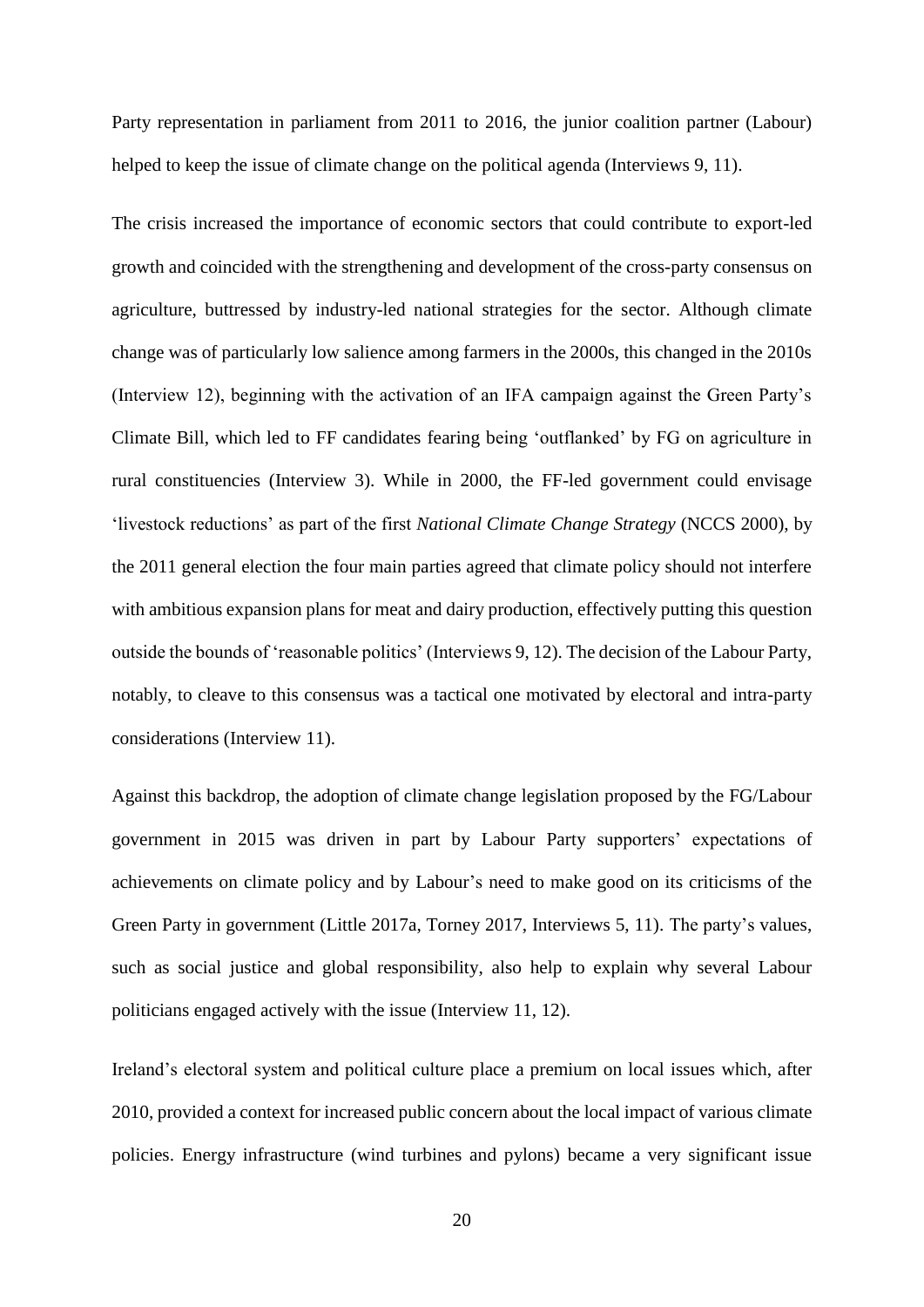across the main parties due to localized mobilization (Interviews 2, 6, 9, 11, 12), sometimes manifesting in intra-coalition and intra-party disputes (e.g., within the Labour Party on wind turbine setback distances and within both the coalition and FG on the North-South Interconnector) (Interviews 4, 9, 11). Another salient localised issue was the protection of peat bogs (which are important carbon sinks) at the expense of turf-cutting. Together with agriculture policy, these issues meant that parties' dependence on rural votes became increasingly associated with their positions on climate change. This dependence was greatest for the two main parties, but was also high for Sinn Féin and for Labour after its success in winning seats outside the main cities in 2011 (Interview 11).

#### **Discussion**

The causal factors of interest – public opinion, party competition, and existing policy commitments – frequently worked in conjunction with one another; nonetheless, in this section, we summarise and specify their roles. *Public opinion* was an important part of the context in which parties – especially mainstream parties – formed their policy preferences. In 2006-2008, the peak in public opinion in each country increased incentives for mainstream parties such as FF and Venstre to raise the salience of climate change and, in the case of Venstre, to develop 'greener' positions on climate policy, despite the second-order nature of climate policy as an issue. In the case of Ireland, low public concern was the reason interviewees most frequently cited to explain why politicians and their parties did not pay more attention to the issue.

The uneven distribution of public opinion across parties' potential support bases influenced their climate policy preferences and was in turn associated with left-right preferences. Party elites to the left-of-centre in both countries were aware that their supporters gave some priority to climate policy. Public opinion has also been mediated by institutions: in Ireland since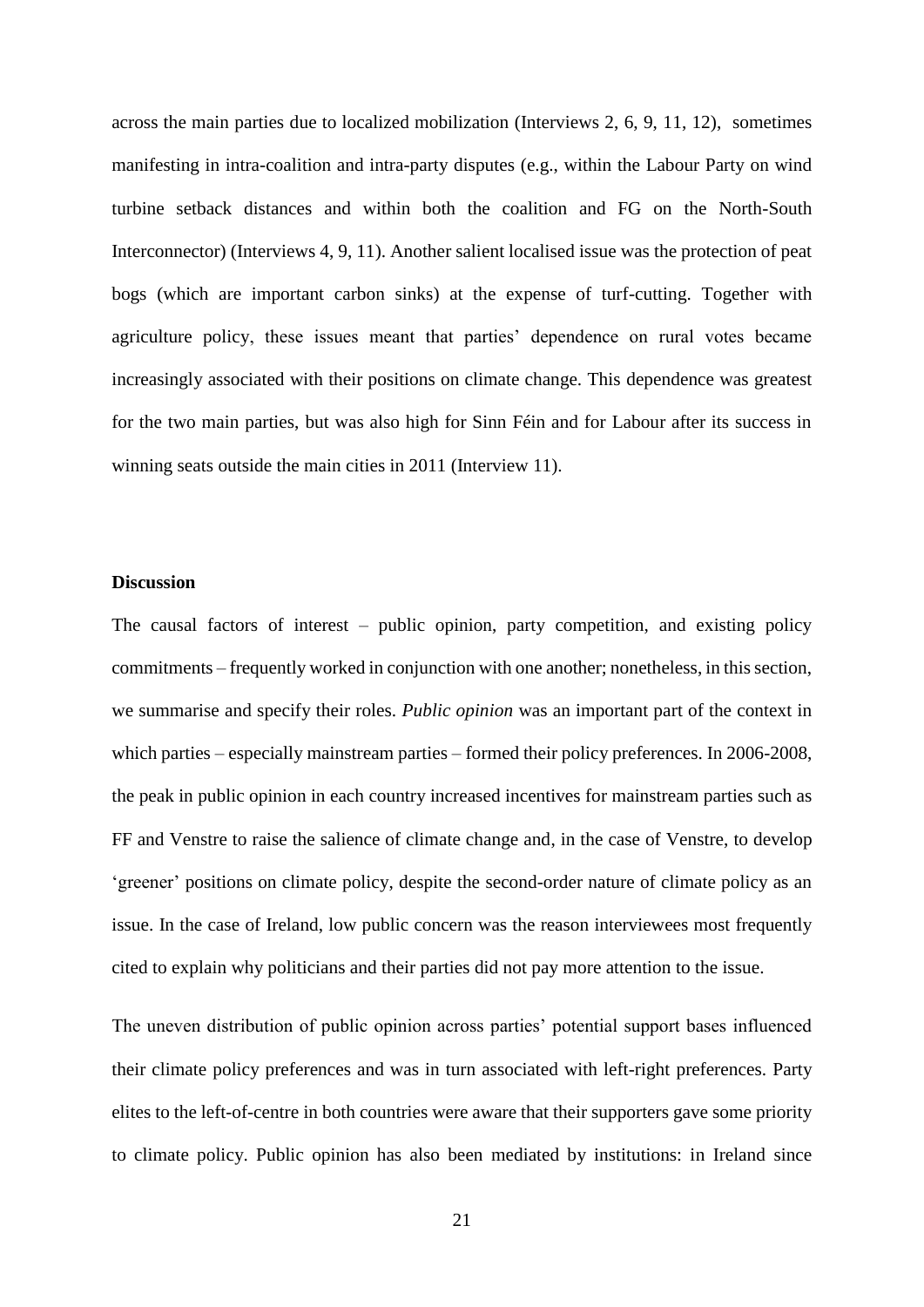approximately 2010, *localised public opinion*, in conjunction with constituency-specific competition among the main parties, has increasingly been a constraint on those parties' climate policy preferences in relation to various rural climate policy issues. While this is not a feature of Danish climate politics, there are comparable instances elsewhere (Stokes 2016). The urban-rural divide that these conflicts trace helps to explain some of the left-right differences that exist on climate policy.

We observe the power of mainstream *party competition* on climate policy in both directions. When the left bloc in Denmark increased their challenge to the right-of-centre government in the late 2000s, in the presence of policy entrepreneurship by the CPP and with the prospect of the Copenhagen Summit, there was powerful and short-lived competition between the main parties on climate policy. This did not take off in Ireland, partly due to a lack of credibility in FF's attempts to 'green' its image in 2007. What we do observe, however, is powerful competition between mainstream parties to oppose localised climate policies.

While we cannot resolve contradictory findings arising from broader cross-national studies on the role of issue owners, we have detected party preference changes motivated by strategies of accommodation found by Spoon et al (2014). In Denmark, the SPP and CPP both influenced their respective blocs as they became larger in the 2000s; the Irish Greens most influenced other parties' preferences when they seemed likely to perform strongly in 2007. As expected, this competition has had uneven effects, with the greatest impact of competition from issueowners on other left-of-centre parties. However, the Danish case also shows issue ownership and accommodation on the centre-right in the late 2000s when the CPP gained strength, as well as limited accommodation by FF of Green Party preferences in Ireland. Meanwhile, the DPP has acted as a competitive constraint on the Danish centre-right. Beyond electoral competition, concerns about coalitional considerations have also come into play when mainstream parties have perceived the need to develop their compatibility with issue-owners.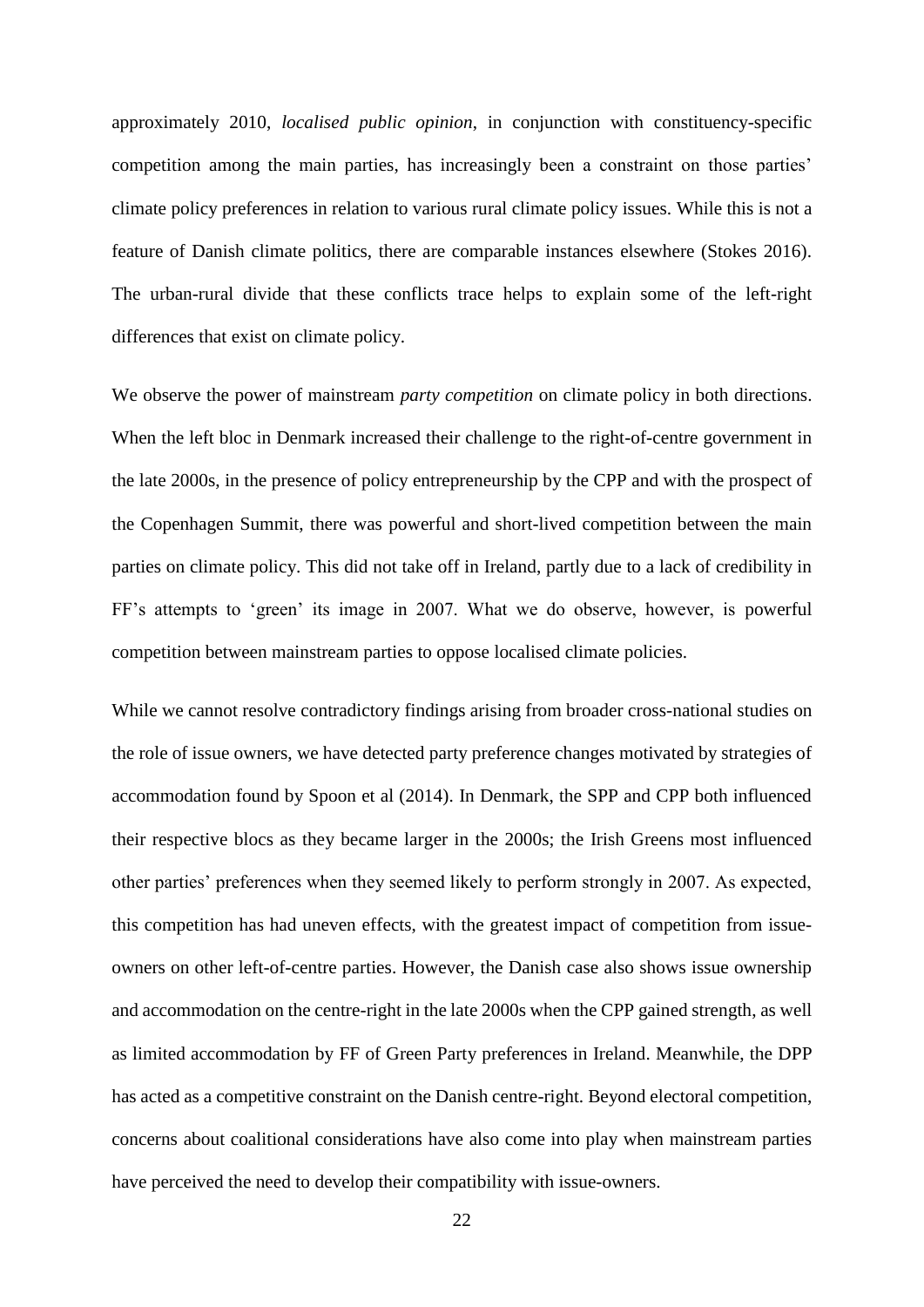There is extensive evidence in our case studies that *existing policy preferences* influenced parties' climate policy preferences. These existing preferences were in turn rooted in members' expectations, which pushed parties of the left in particular to display a degree of ownership over the issue. In Denmark, state intervention was a major issue related to climate policy, while Venstre's neoliberal outlook in the late 1990s and early 2000s precluded certain climate policy positions. Likewise, the centre-right framed its turn to climate policy in the late 2000s in terms that resonated with its values, such as increasing exports and increasing energy security. For the centre-right parties in Ireland, competitiveness has been to the fore in arguments against climate policies, and energy security concerns have been used to justify both the continued use of fossil fuels and the development of renewable sources of energy. Economic policy preferences were prominent among the most influential existing policy preferences, suggesting that the 'economy vs climate' dimension remains relevant.

However, it is not simply the case that the left provided a context conducive to climate policy preference development while the right did not. In Denmark and Ireland, existing priorities of growth, financial stability, and social cohesion often trumped climate policy across the political spectrum, not least during the economic crisis. While the Irish Labour Party's support for climate policy was rooted in its broader values such as social justice and global responsibility, it also opposed the carbon tax due to concerns about fuel poverty and general consumer costs. The crisis also contributed to reshaping policy and party preferences on the left and right concerning Ireland's largest-emitting sector, agriculture, thus profoundly influencing climate politics. Indeed, evidence of the profound effects of the crisis on parties' preferences in both countries is striking (cf. Rohrschneider and Miles 2015).

The case studies also show that intra-party policy entrepreneurs sometimes have a key role in the formation of party preferences: Auken (SD), Hedegaard (CPP) and McManus (Labour). However, their success is not guaranteed, and these entrepreneurs had the greatest chance of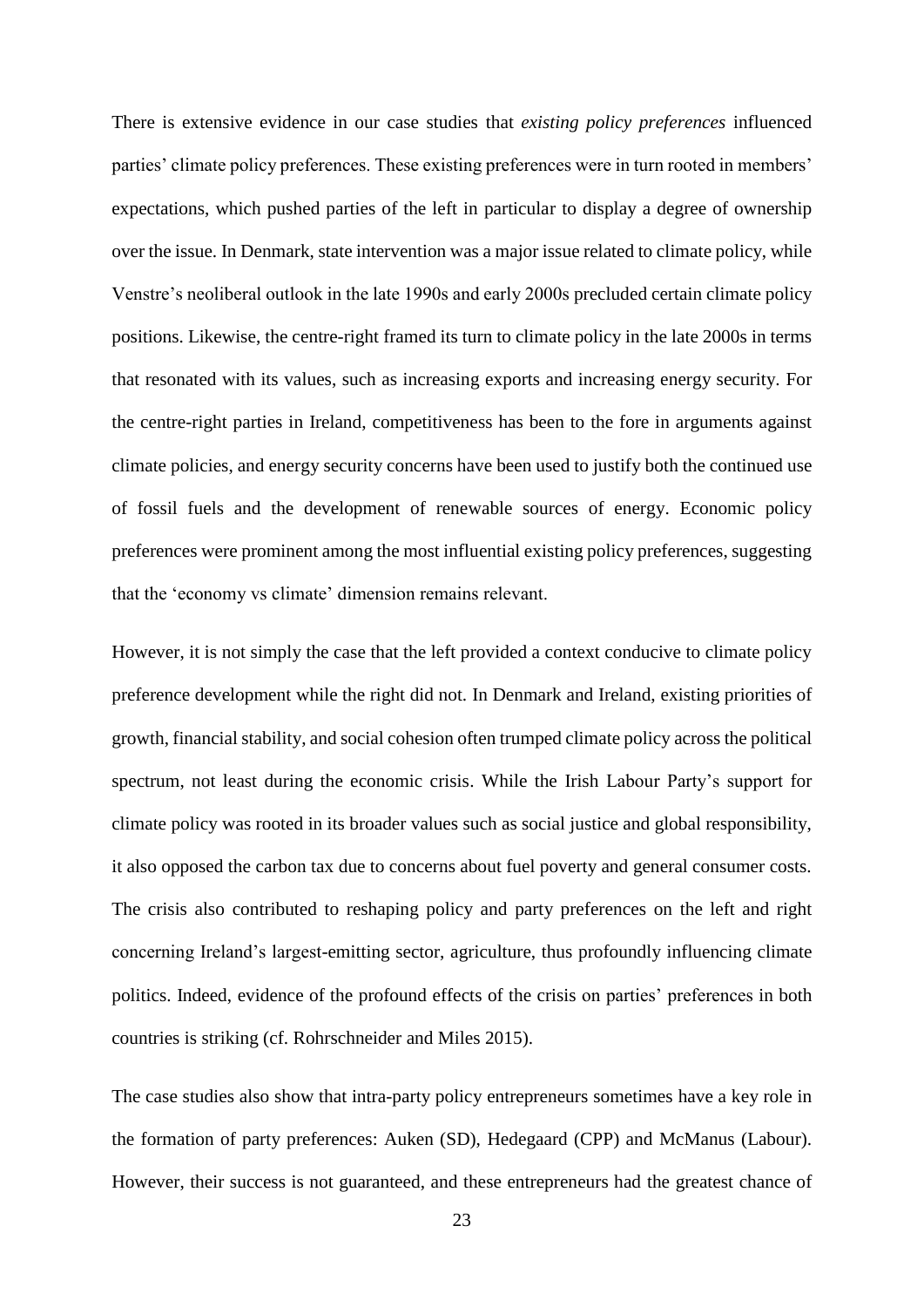success in influencing their own parties' policies in a context in which their initiatives coincided with other party goals (Little 2017a).

One other factor arising empirically from the case studies is that interest groups have evidently played a key role in shaping party preferences. The preferences of ostensibly similar interest groups vary, however, and the cases of Denmark and Ireland illustrate this quite clearly: the degree of support for climate policy from the main business interests differed across these contexts. However, agricultural interests remain a constraint on climate policy in both countries, consistent with the idea that sectors with high costs of mitigation will be most opposed to climate policy (Michaelowa 2000, Christoff and Eckersley 2011, p.442, Wagner and Ylä-Anttila 2018).

Overall, it is striking that in Denmark, where there is higher public concern, more competition from issue-owners, and a greater share of parties with left-of-centre preferences, this has not led to a uniformly 'greener' set of parties; rather, it has led to polarization at times, further indicating the positional, contentious nature of climate policies (Farstad 2018, p.705). Curiously, the comparison of Denmark and Ireland does not fully support the widely-held view that partisan polarization of climate policy preferences is detrimental to climate policy: overall, Denmark has produced stronger climate leadership than Ireland over the period studied, despite being more polarized. This may be explained by an underlying consensus rooted in pre-existing policies: specifically, the aim of becoming a leader in energy technologies that developed after the Oil Crises, creating new constituencies of interest (Eikeland and Inderberg 2016). Nonetheless, when polarization has intensified in Denmark and the right has been in power, it has had an impact, as witnessed by its recent slide from a position of climate leadership (Burck *et al.* 2017).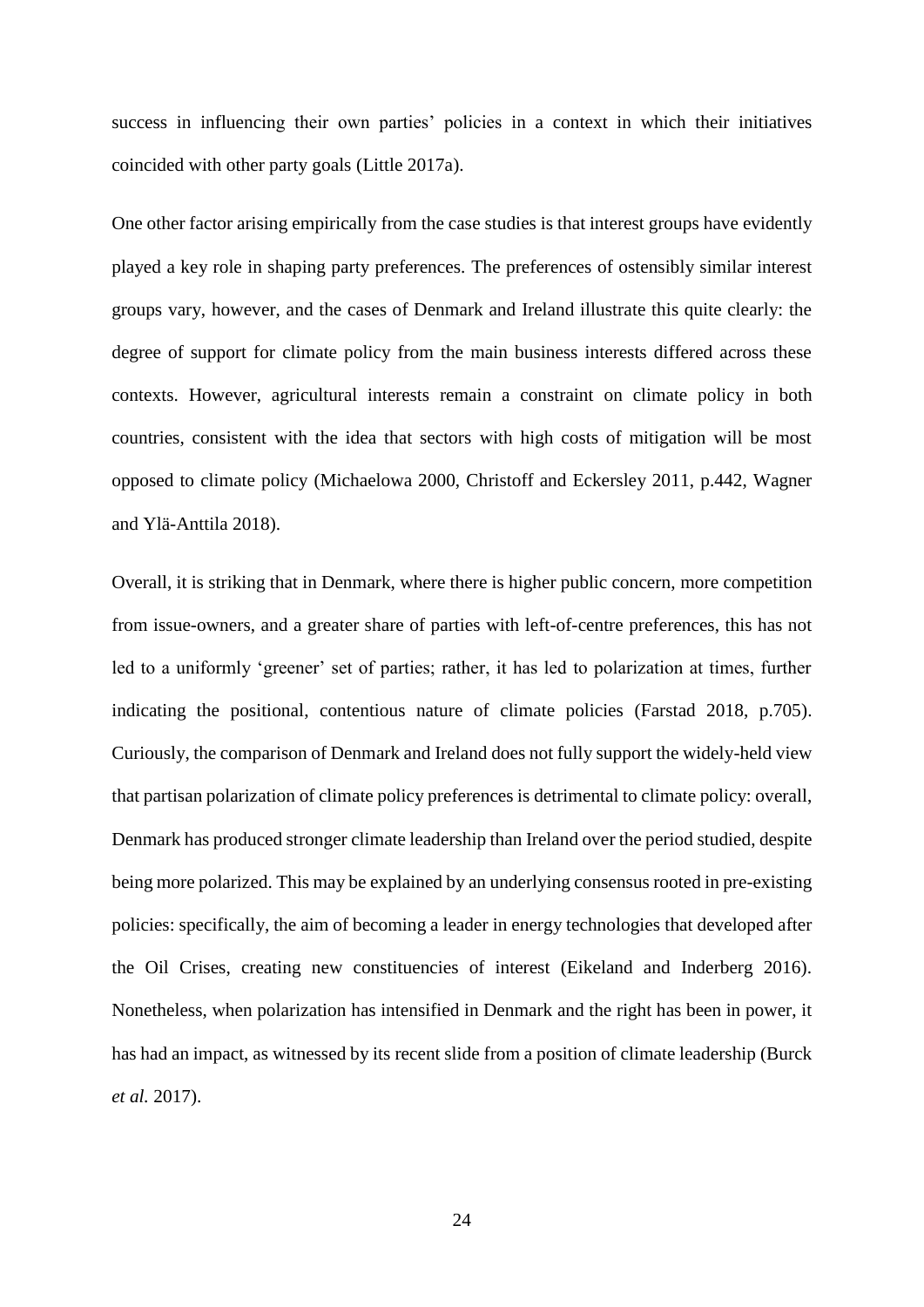#### **Conclusion**

Climate policy's characteristics make it an unusual and difficult issue for domestic political actors: it is cross-sectoral, it addresses a global problem, and it is associated with diffuse, distant benefits and concentrated costs. In the world of party politics, however, it also has much in common with other issues. When forming their climate policy preferences, parties respond to public opinion, they accommodate successful issue-owners, and they do not develop climate policies on a blank slate: they are constrained and facilitated by their existing policy preferences. The uneven effects of these factors across political parties help to explain differential responses observed across the left-right spectrum in many contexts. Given the centrality of political parties to policymaking, these findings have practical implications for climate policy practitioners.

While countries evidently vary in their climate politics, we might expect these mechanisms to be at work in other cases, at least in those typical of the relationship between left-right preferences and climate policy preferences. The strong role of pre-existing preferences may also be generalizable to party policies on other 'new' issues, as they are moulded to shape existing worldviews and policy commitments.

Our study has contributed to broadening and deepening the evidence-base on the drivers of parties' climate policy preferences. It has drawn on accounts of party elites' perceptions and motivations in responding to a set of factors that are important drivers of parties' climate policy preferences. It feeds into the growing body of knowledge on parties' climate policy preferences and comparative climate politics more generally, yet it also points to gaps in our knowledge.

The relationship between public opinion and party preferences still requires broad, crossnational studies that connect public opinion and parties, not least in Europe (Marcinkiewicz and Tosun 2015, p.201). Our analysis focuses on party competition and climate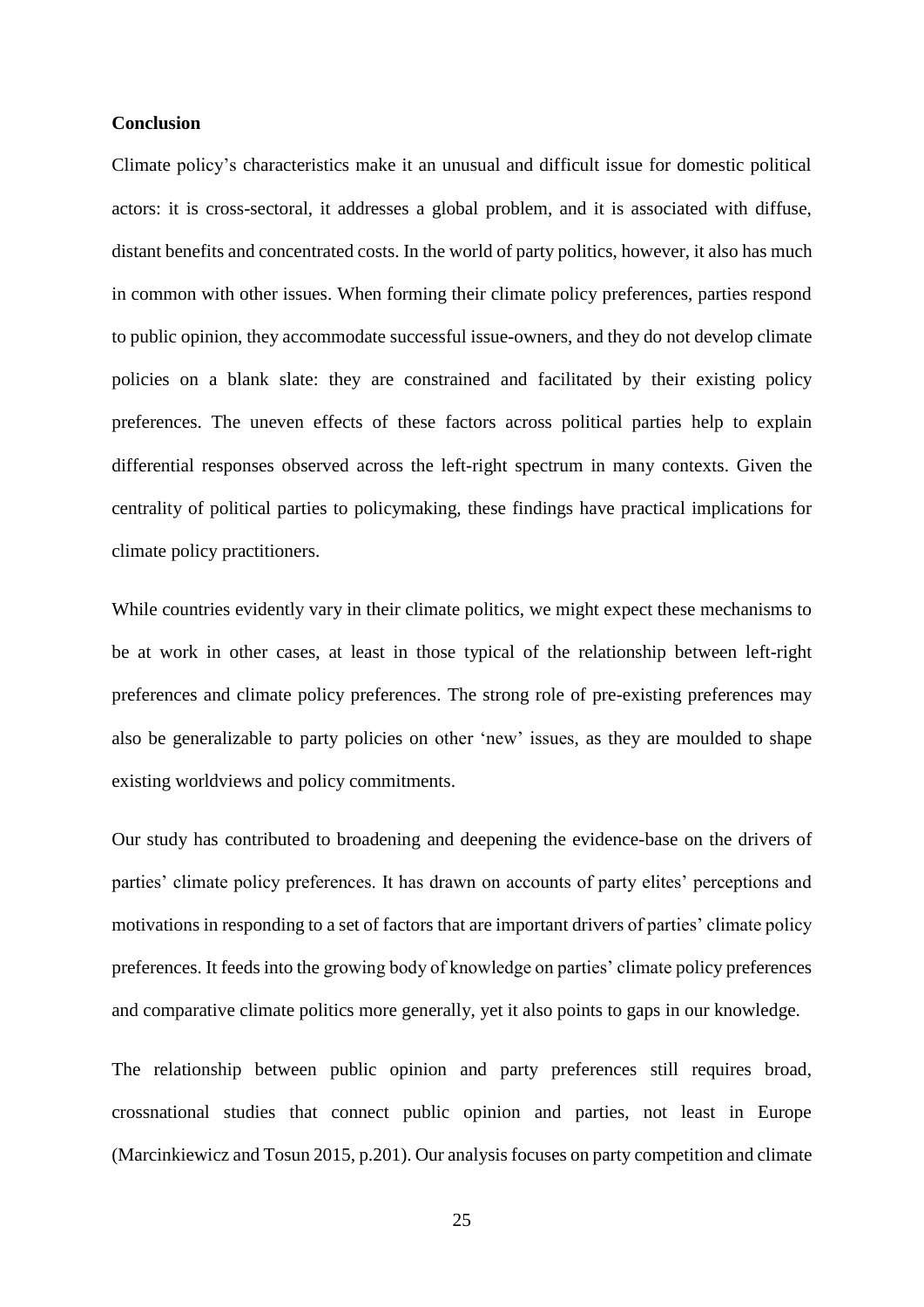policy preferences and in doing so it has highlighted the important role of mainstream party competition both as a catalyst for 'greener' climate policy preferences, but also as a constraint on party preferences. On intra-party factors, we show that existing preferences associated with traditional left-right politics matter for the policies that parties adopt and for the ways in which they frame them. Furthering the study of these lines of enquiry with broader, systematic comparative studies will require building on recent studies (e.g., Carter *et al.* 2018, Farstad 2018) to develop more comprehensive and widely-applied measures of parties' climate policy preferences, especially of their *positions* on climate policy. Further, climate policy provides one cross-sectoral window through which relationships between party politics and interest groups can be viewed, expanding our knowledge of this key set of relationships (Binderkrantz 2014, p.535, 2015, p.121).

Finally, our study highlights common drivers of climate policy preferences across two national contexts, but also suggests considerable diversity in the climate politics of small states. Characteristics that can most directly be related to state smallness – for example, perceptions that small size makes a country irrelevant to the problem of climate change – appear not to be universal, confounding fixed expectations about small states' climate politics.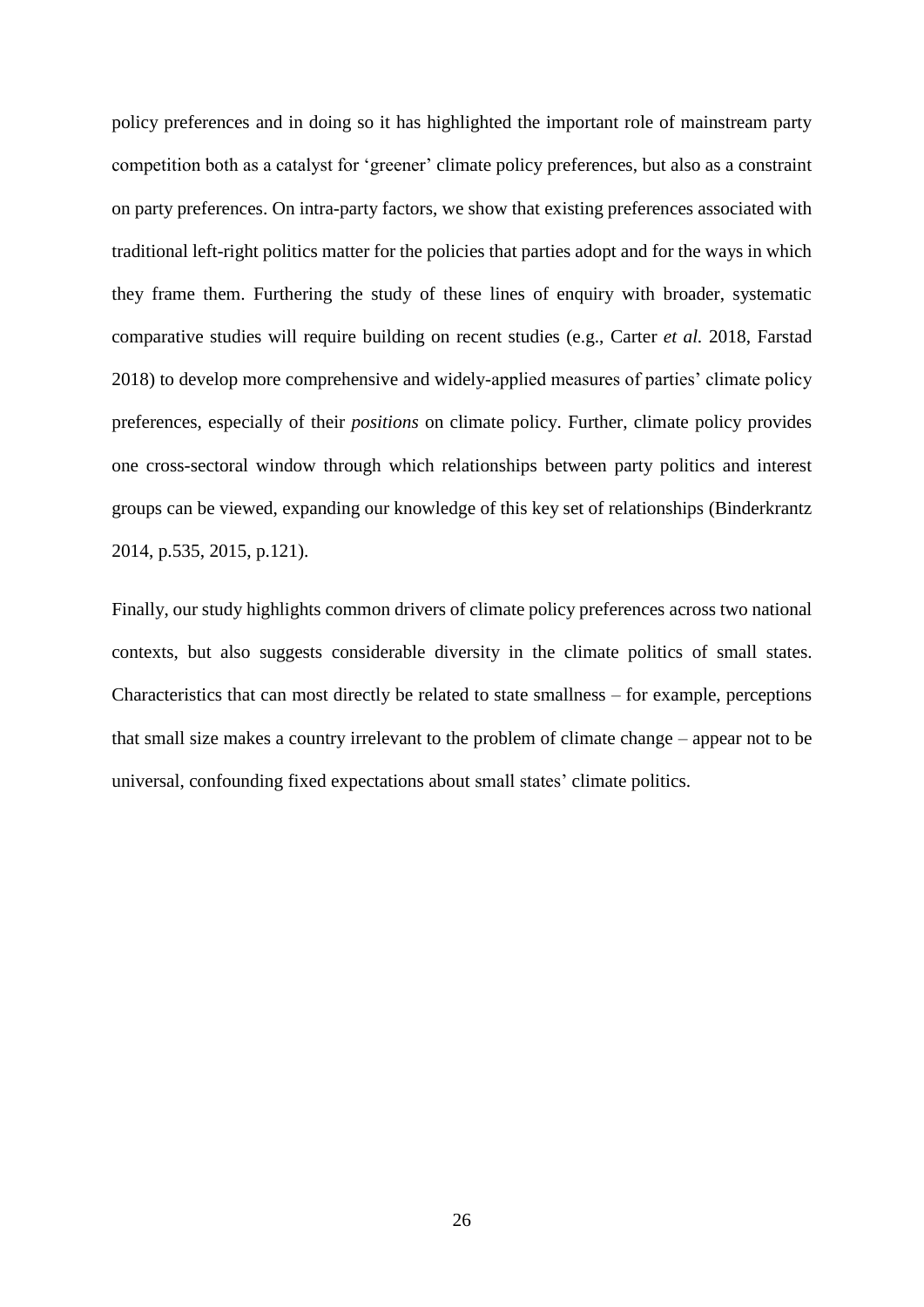## **References**

- Abou-Chadi, T., 2016. Niche Party Success and Mainstream Party Policy Shifts How Green and Radical Right Parties Differ in Their Impact. *British Journal of Political Science*, 46(2), 417–436.
- Andersen, M.S. and Nielsen, H.Ø., 2016. Denmark: Small state with big voice and bigger dilemmas. *In*: R. Wurzel, J. Connelly, and D. Liefferink, eds. *The European Union in international climate change politics: still taking a lead?* Abingdon: Routledge, 83– 97.
- Bakker, R., de Vries, C. *et al.*, 2015. Measuring party positions in Europe The Chapel Hill expert survey trend file, 1999–2010. *Party Politics*, 21(1), 143–152.
- Båtstrand, S., 2014. Giving content to new politics From broad hypothesis to empirical analysis using Norwegian manifesto data on climate change. *Party Politics*, 20(6), 930–939.
- Båtstrand, S., 2015. More than Markets: A Comparative Study of Nine Conservative Parties on Climate Change. *Politics & Policy*, 43(4), 538–561.
- Binderkrantz, A.S., 2014. Legislatures, Lobbying, and Interest Groups. *The Oxford Handbook of Legislative Studies*. Oxford: OUP.
- Binderkrantz, A.S., 2015. Balancing gains and hazards: Interest groups in electoral politics. *Interest Groups & Advocacy*, 4(2), 120–140.
- Birchall, S.J., 2014. Termination Theory and National Climate Change Mitigation Programs: The Case of New Zealand. *Review of Policy Research*, 31(1), 38–59.
- Brulle, R.J., Carmichael, J., and Jenkins, J.C., 2012. Shifting public opinion on climate change: an empirical assessment of factors influencing concern over climate change in the U.S., 2002–2010. *Climatic Change*, 114(2), 169–188.
- Burck, J., Marten, F., *et al.*, 2017. *The Climate Change Performance Index: Results 2018*. Bonn/Berlin/Brussels: Germanwatch/CAN Europe.
- Campbell, J.L. and Hall, J.A., 2015. Small States, Nationalism and Institutional Capacities: An Explanation of the Difference in Response of Ireland and Denmark to the Financial Crisis. *European Journal of Sociology*, 56(1), 143–174.
- Carter, N., 2013. Greening the mainstream: party politics and the environment. *Environmental Politics*, 22(1), 73–94.
- Carter, N. and Jacobs, M., 2014. Explaining Radical Policy Change: The Case of Climate Change and Energy Policy Under the British Labour Government 2006–10. *Public Administration*, 92(1), 125–141.
- Carter, N., Ladrech, R. *et al.* 2018. Political parties and climate policy: A new approach to measuring parties' climate policy preferences. *Party Politics* 24(6), 731–742.
- Christoff, P. and Eckersley, R., 2011. Comparing State Responses. *In*: J.S. Dryzek, R.B. Norgaard, and D. Schlosberg, eds. *Oxford Handbook of Climate Change and Society*. Oxford: OUP, 431–448.
- Coghlan, O., 2007. Irish climate-change policy from Kyoto to the carbon tax: a two-level game analysis of the interplay of knowledge and power. *Irish Studies in International Affairs*, 18(1), 131–153.
- Compston, H. and Bailey, I., 2013. Climate Policies and Anti-Climate Policies. *Open Journal of Political Science*, 3(4), 146–157.
- Compston, H.W. and Bailey, I., 2008. Political Strategy and Climate Policy. *In*: H.W. Compston and I. Bailey, eds. *Turning Down the Heat: The Politics of Climate Policy in Affluent Democracies*. Basingstoke: Palgrave Macmillan, 263–288.
- Cunningham, P., 2008. *Ireland's Burning*. Dublin: Poolbeg.
- Dalton, R.J., 2008. The Quantity and the Quality of Party Systems. *Comparative Political Studies*, 41(7), 899–920.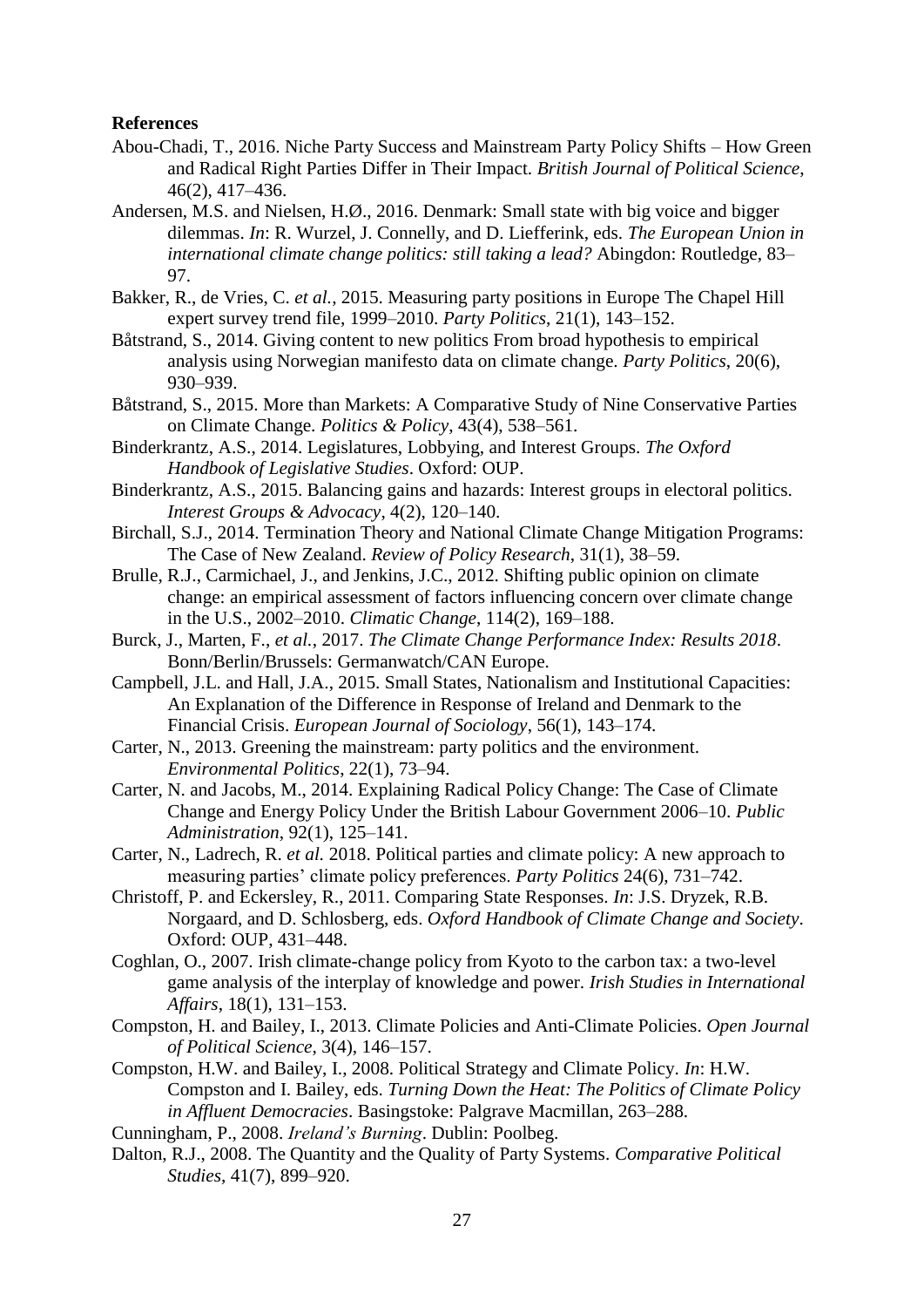- Dalton, R.J., 2009. Economics, environmentalism and party alignments: A note on partisan change in advanced industrial democracies. *European Journal of Political Research*, 48(2), 161–175.
- De Blasio, E. and Sorice, M., 2013. The framing of climate change in Italian politics and its impact on public opinion. *International Journal of Media & Cultural Politics*, 9(1), 59–69.
- Dyrhauge, H., 2017. Denmark: a wind-powered forerunner. *In*: I. Solorio and H. Jörgens, eds. *A Guide to EU Renewable Energy Policy*. Cheltenham: Edward Elgar, 85–102.
- Eckstein, D., Künzel, V., and Schäfer, L., 2017. *Global Climate Risk Index 2018*. Bonn: Germanwatch.
- Eikeland, P.O. and Inderberg, T.H.J., 2016. Energy system transformation and long-term interest constellations in Denmark: can agency beat structure? *Energy Research & Social Science*, 11, 164–173.
- European Commission, 2018. *Various Eurobarometer Surveys*. Available from: http://ec.europa.eu/commfrontoffice/publicopinion/index.cfm [Accessed 10/07/2018].
- Farstad, F.M., 2016. From consensus to polarization: What explains variation in party agreement on climate change? University of York, York.
- Farstad, F.M., 2018. What explains variation in parties' climate change salience? *Party Politics* 24(6), 698-707.
- Forfás, 2006. *A Baseline Assessment of Ireland's Oil Dependence*. Dublin: Forfás.
- Garzia, D., Trechsel, A., and Sio, L.D., 2017. Party placement in supranational elections: An introduction to the euandi 2014 dataset. *Party Politics*, 23(4), 333–341.
- Gemenis, K., Katsanidou, A., and Vasilopoulou, S., 2012. The politics of antienvironmentalism: positional issue framing by the European radical right. Paper prepared for the *MPSA Annual Conference, 12-15 April 2012, Chicago.*
- Giavazzi, F. and Pagano, M., 1990. *Can Severe Fiscal Contractions be Expansionary? Tales of Two Small European Countries*. NBER Working Paper No. 3372.
- Guber, D.L., 2013. A Cooling Climate for Change? Party Polarization and the Politics of Global Warming. *American Behavioral Scientist*, 57(1), 93–115.
- Hornsey, M.J., Harris, E.A. *et al.* 2016. Meta-analyses of the determinants and outcomes of belief in climate change. *Nature Climate Change* 6, 622–626.
- IPCC, 2014. *Climate Change 2014: Mitigation of Climate Change. Summary for Policymakers.*
- Jensen, C.B. and Spoon, J.-J., 2011. Testing the 'Party Matters' Thesis: Explaining Progress towards Kyoto Protocol Targets. *Political Studies*, 59(1), 99–115.
- Kluth, M. and Lynggaard, K., 2013. Explaining Policy Responses to Danish and Irish Banking Failures during the Financial Crisis. *West European Politics*, 36(4), 771–788.
- Klüver, H. and Sagarzazu, I., 2016. Setting the Agenda or Responding to Voters? Political Parties, Voters and Issue Attention. *West European Politics*, 39(2), 380–398.
- Kosiara-Pedersen, K., 2008. The 2007 Danish General Election: Generating a Fragile Majority. *West European Politics*, 31(5), 1040–1048.
- Kosiara-Pedersen, K. and Little, C., 2016. Environmental politics in the 2015 Danish general election. *Environmental Politics*, 25(3), 558–563.
- Lachapelle, E. and Paterson, M., 2013. Drivers of national climate policy. *Climate Policy*, 13(5), 547–571.
- Laub, L., 2012. The struggle for the climate agenda: a discourse analysis of the Danish climate policy negotiations. Copenhagen: CBS.
- Little, C., 2017a. Intra-party policy entrepreneurship and party goals: the case of political parties' climate policy preferences in Ireland. *Irish Political Studies*, 32(2), 199–223.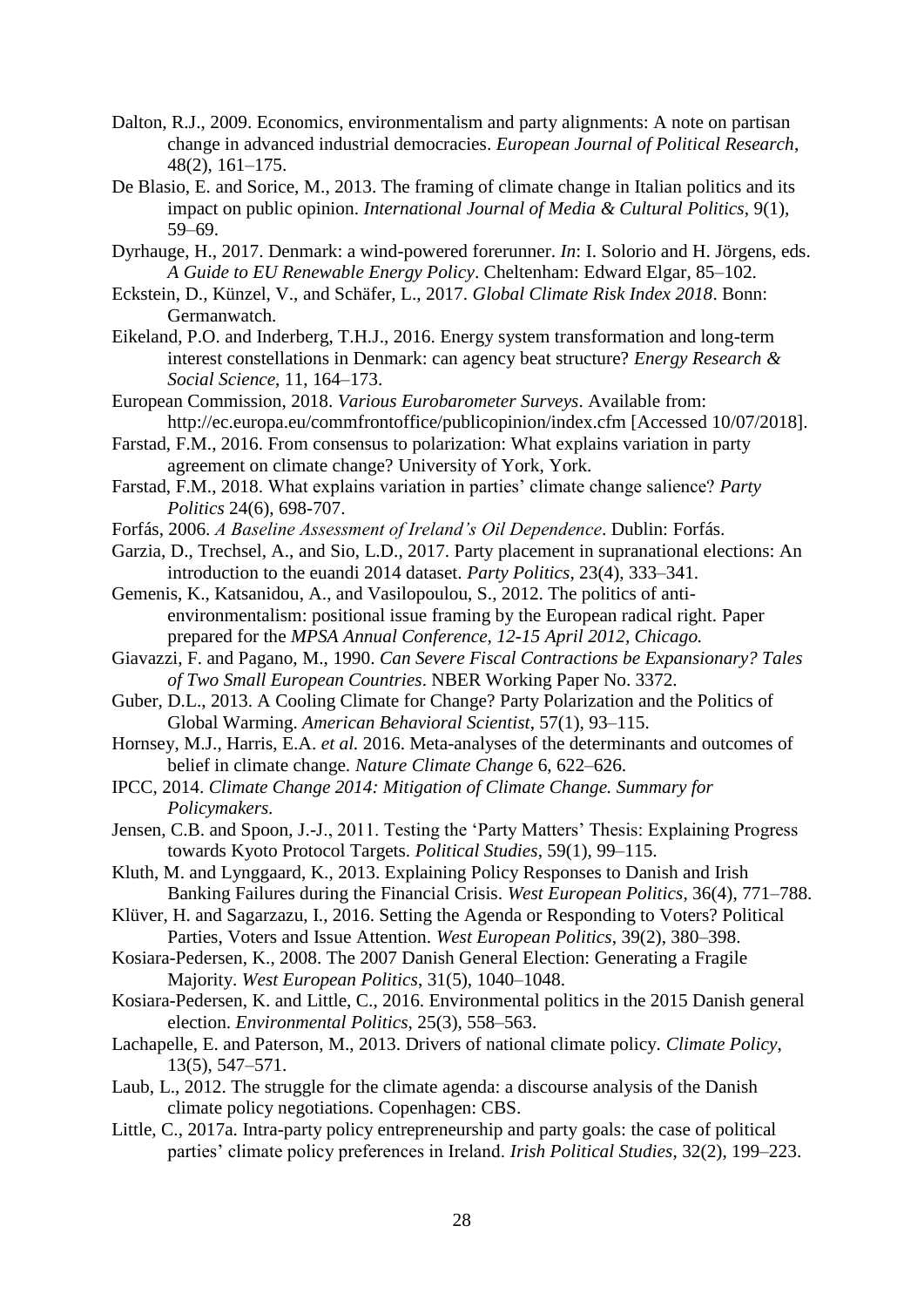- Little, C., 2017b. Portrait of a laggard? Environmental politics and the Irish general election of February 2016. *Environmental Politics*, 26(1), 183–188.
- Little, C. and Torney, D., 2017. The politics of climate change in Ireland: symposium introduction. *Irish Political Studies*, 32(2), 191–198.
- Marcinkiewicz, K. and Tosun, J., 2015. Contesting climate change: mapping the political debate in Poland. *East European Politics*, 31(2), 187–207.
- Meyer, T., 2013. *Constraints on Party Policy Change*. Colchester, Essex: ECPR Press.
- Michaelowa, A., 2000. The Relative Strength of Economic Interests in Shaping Eu Climate Policy: A Hypothesis. *Energy & Environment*, 11(3), 277–292.
- NCCS, 2000. *National Climate Change Strategy*. Dublin: Government of Ireland.
- Rohrschneider, R., 1993. New Party versus Old Left Realignments. *The Journal of Politics*, 55(3), 682–701.
- Rohrschneider, R. and Miles, M.R., 2015. Representation through parties? Environmental attitudes and party stances in Europe in 2013. *Environmental Politics*, 24(4), 617– 640.
- Seawright, J. and Gerring, J., 2008. Case Selection Techniques in Case Study Research. *Political Research Quarterly*, 61(2), 294–308.
- Seeberg, H.B., 2016. Opposition Policy Influence through Agenda-setting: The Environment in Denmark, 1993–2009. *Scandinavian Political Studies*, 39(2), 185–206.
- Sohlberg, J., 2016. The Effect of Elite Polarization: A Comparative Perspective on How Party Elites Influence Attitudes and Behavior on Climate Change in the European Union. *Sustainability*, 9(1), 39.
- Spoon, J.-J., Hobolt, S.B., and de Vries, C.E., 2014. Going green: Explaining issue competition on the environment. *European Journal of Political Research*, 53(2), 363– 380.
- Stokes, L.C., 2016. Electoral Backlash against Climate Policy: A Natural Experiment on Retrospective Voting and Local Resistance to Public Policy. *American Journal of Political Science*, 60(4), 958–974.
- Torney, D., 2017. If at first you don't succeed: the development of climate change legislation in Ireland. *Irish Political Studies*, 32(2), 247–267.
- Tosun, J., 2011. Political parties and marine pollution policy: Exploring the case of Germany. *Marine Policy*, 35(4), 536–541.
- Trechsel, A.H. and Mair, P., 2011. When Parties (Also) Position Themselves: An Introduction to the EU Profiler. *Journal of Information Technology & Politics*, 8(1), 1–20.
- Volkens, A., Lehmann, P. *et al.* 2017. *The Manifesto Data Collection. Version 2017b*. Wissenschaftszentrum Berlin fur Sozialforschung (WZB).
- Wagner, M. and Meyer, T.M., 2014. Which Issues do Parties Emphasise? Salience Strategies and Party Organisation in Multiparty Systems. *West European Politics*, 37(5), 1019– 1045.
- Wagner, P. and Payne, D., 2017. Trends, frames and discourse networks: analysing the coverage of climate change in Irish newspapers. *Irish Journal of Sociology* 25(1), 5– 28.
- Wagner, P. and Ylä-Anttila, T., 2018. Who got their way? Advocacy coalitions and the Irish climate change law. *Environmental Politics*, 27 (5), 872–891.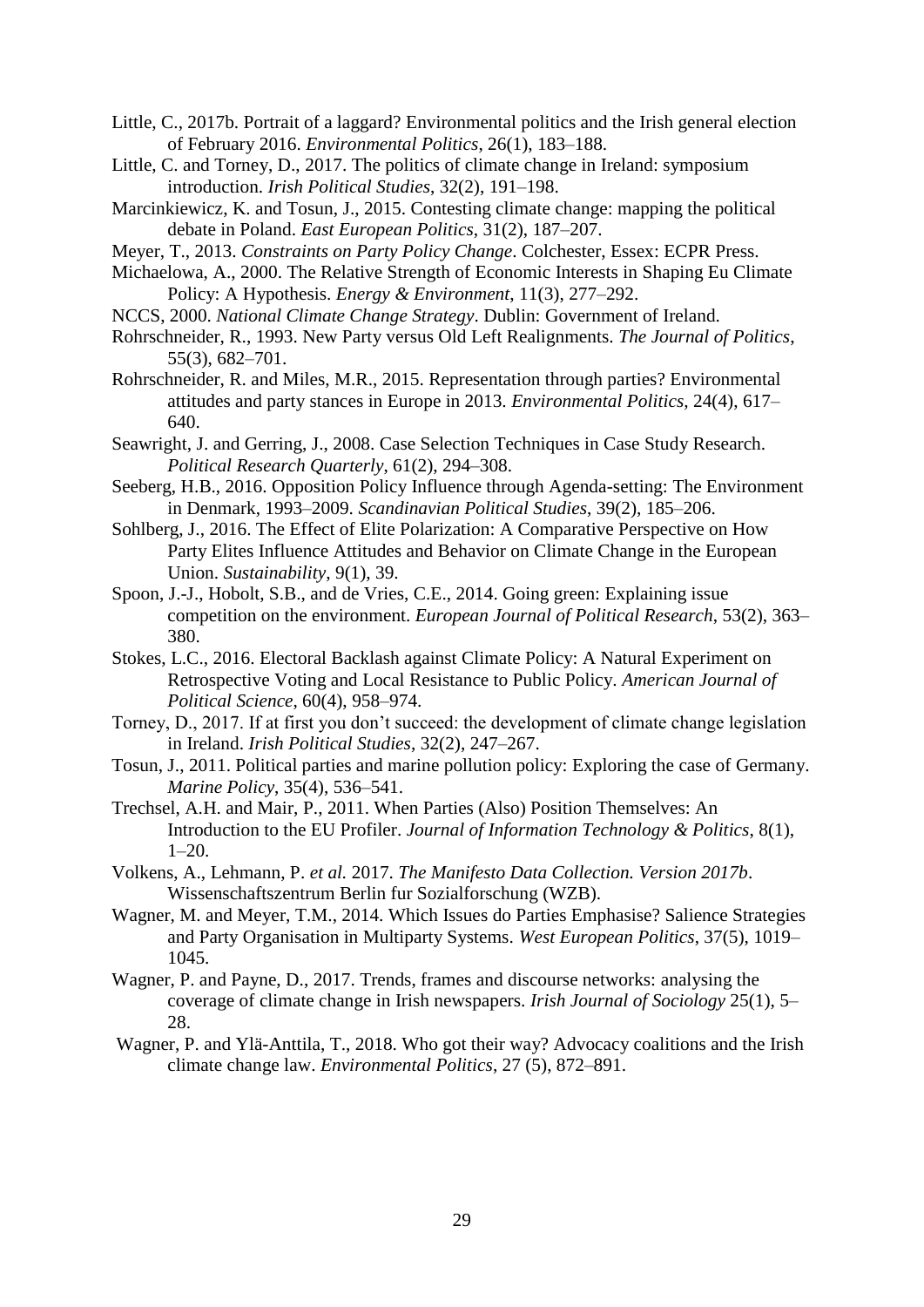<<< See 'Figure 1 new.jpg', submitted with manuscript>>>

<span id="page-29-0"></span>**Figure 1. Public concern about climate change.** (Source: European Commission 2018)